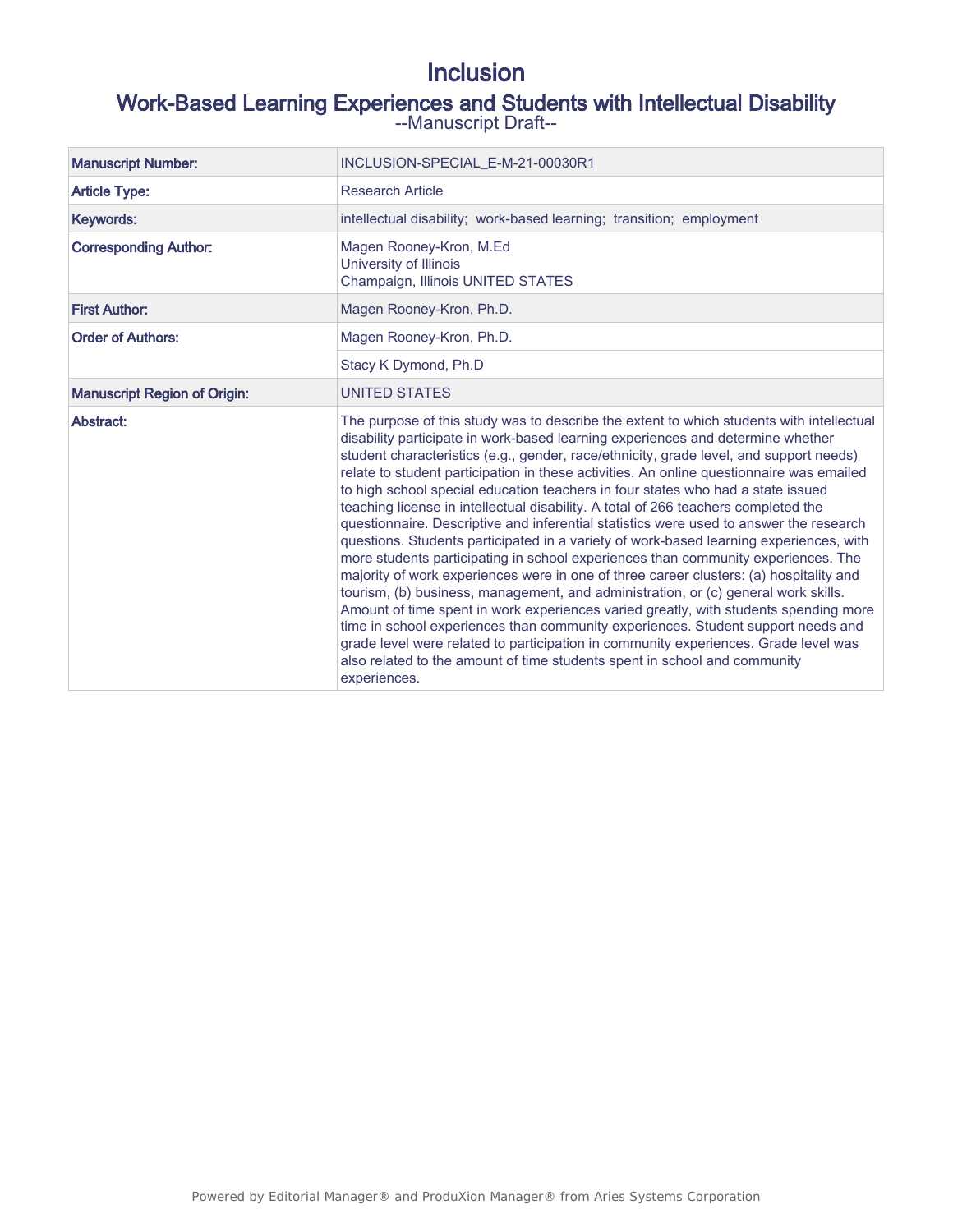**Work-based Learning Experiences and Students with Intellectual Disability**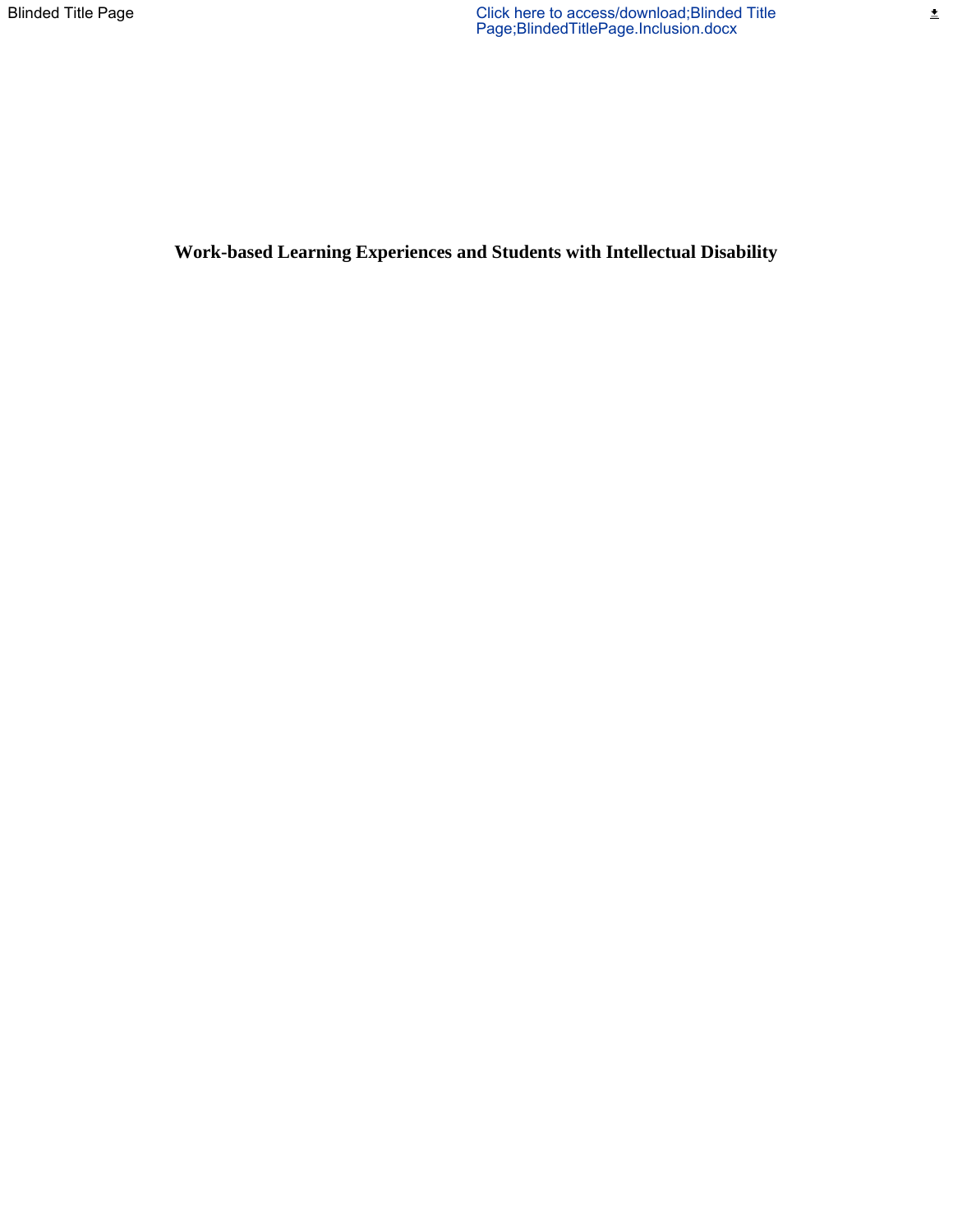### WORK-BASED LEARNING EXPERIENCES 1

### **Abstract**

The purpose of this study was to describe the extent to which students with intellectual disability participate in work-based learning experiences and determine whether student characteristics (e.g., gender, race/ethnicity, grade level, and support needs) relate to student participation in these activities. An online questionnaire was emailed to high school special education teachers in four states who had a state issued teaching license in intellectual disability. A total of 266 teachers completed the questionnaire. Descriptive and inferential statistics were used to answer the research questions. Students participated in a variety of work-based learning experiences, with more students participating in school experiences than community experiences. The majority of work experiences were in one of three career clusters: (a) hospitality and tourism, (b) business, management, and administration, or (c) general work skills. Amount of time spent in work experiences varied greatly, with students spending more time in school experiences than community experiences. Student support needs and grade level were related to participation in community experiences. Grade level was also related to the amount of time students spent in school and community experiences.

*Keywords:* intellectual disability, work-based learning, transition, employment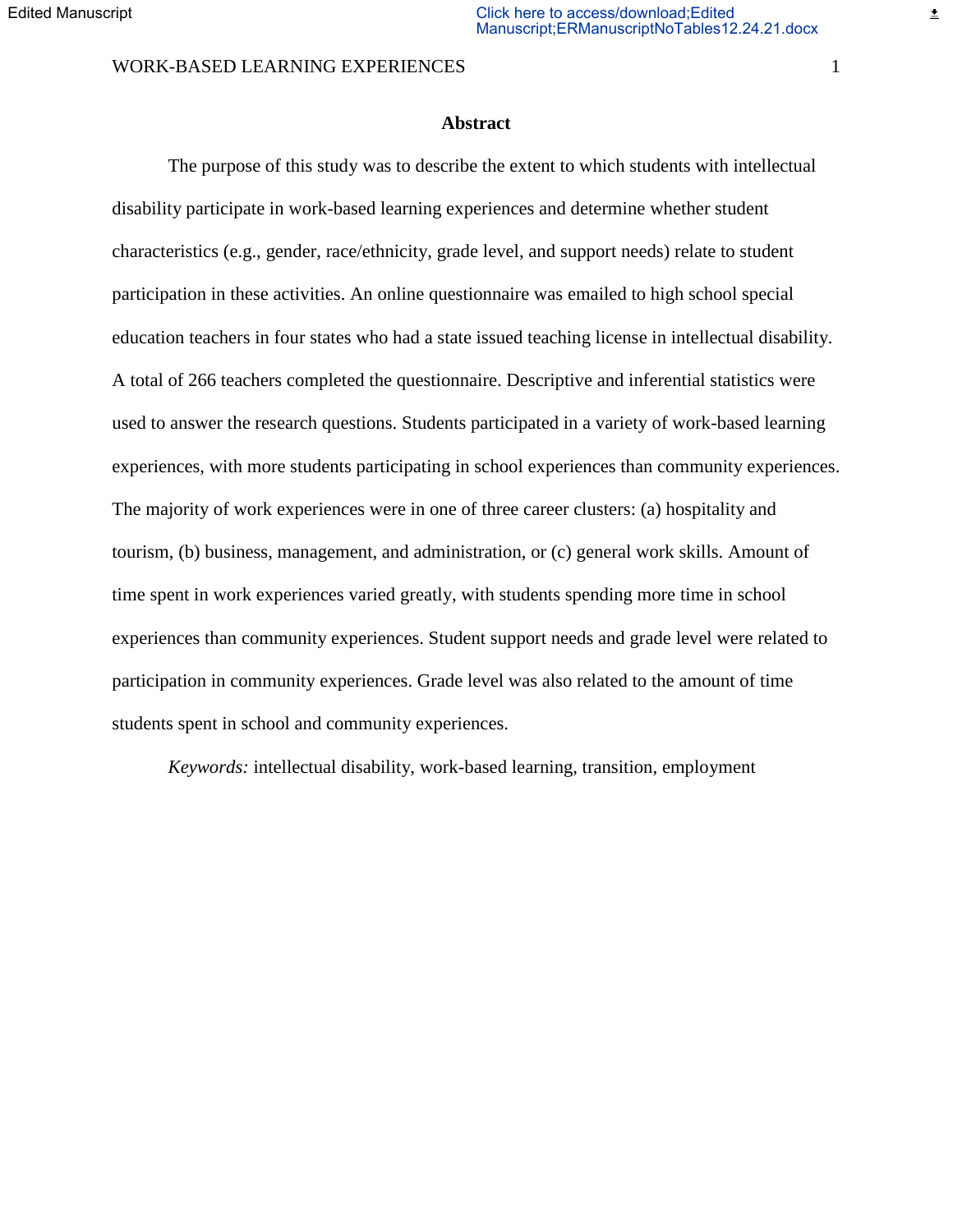#### **Work-Based Learning Experiences and Students with Intellectual Disability**

The Individuals with Disabilities Education Act (IDEA, 2004) states that one of the purposes of special education is to prepare students with disabilities for post-school life. To accomplish this purpose, IDEA (2004) requires that all students with disabilities age 16 or older receive transition services. Transition services include "instruction, related services, community experiences, the development of employment and other post-school adult living objectives, and, when appropriate, acquisition of daily living skills and functional vocational evaluation" (IDEA, 2004, §300.43). These services are designed to facilitate students' progress towards post-school goals. For students whose post-school goals are to obtain employment, transition services may include participation in work-based learning experiences (WBLEs). During WBLEs, students learn about careers and gain employment skills within school or community settings. The Workforce Innovation and Opportunity Act (WIOA, 2014) emphasizes the importance of WBLEs by identifying them as one of five pre-employment transition services vocational rehabilitation counselors must provide students with disabilities.

There are many different types of WBLEs in which students with disabilities may participate. Within the school setting, WBLEs include career and technical education courses, school-based enterprises, on campus jobs, and job clubs and vocational organizations (Mazzotti & Test, 2015). WBLEs may also occur within the special education classroom (Bouck, 2012; Dymond et al., 2014). In the community, WBLEs include short, one day events, such as career exploration or job shadowing (Luecking, 2020). They also include intensive experiences where students receive instruction over an extended period of time (e.g., work sampling, service learning, internships, apprenticeships, paid employment; Luecking, 2020).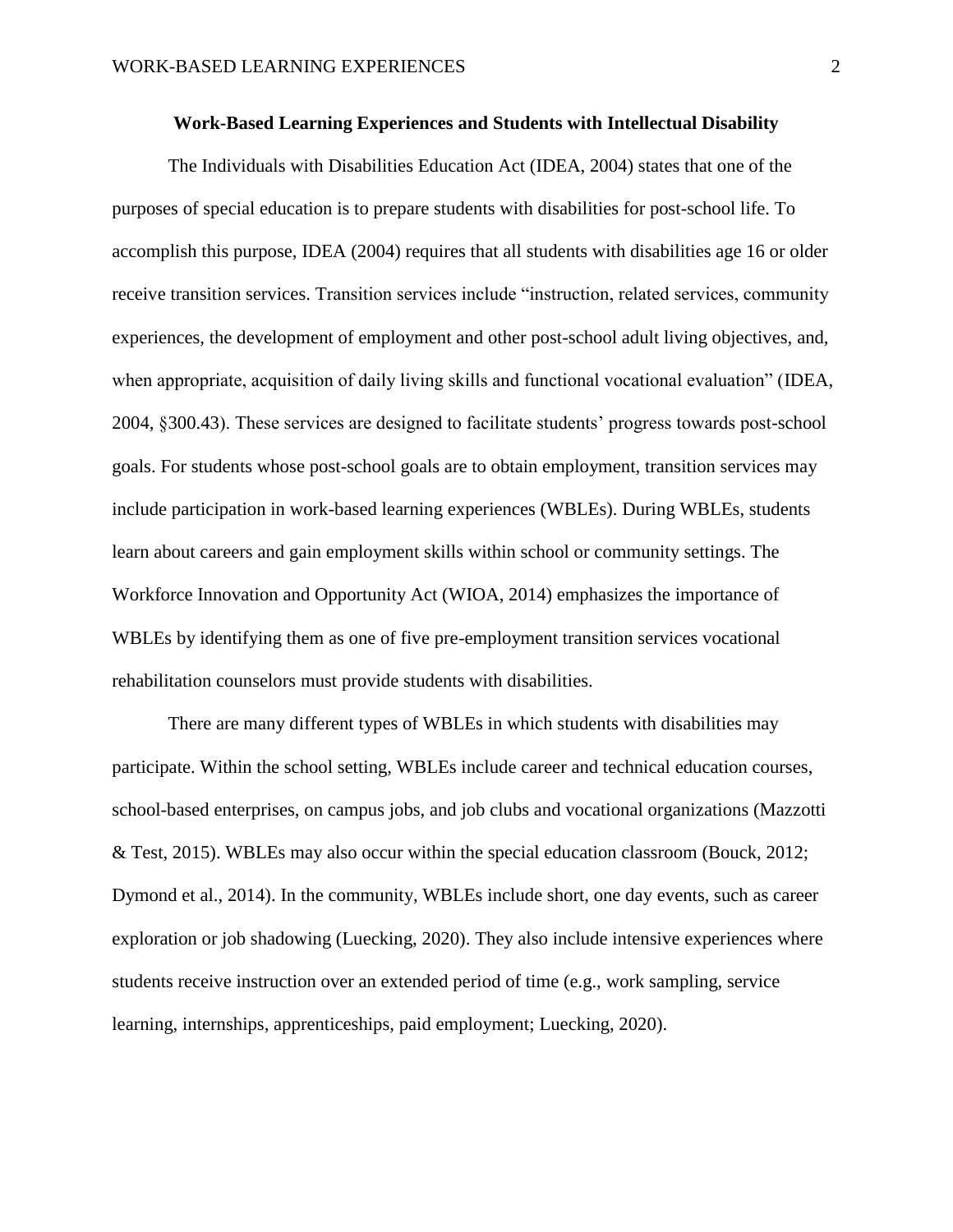Students with disabilities who participate in certain WBLEs have improved post-school employment outcomes (see Mazzotti et al., 2021; Shandra & Hogan, 2008). Of the WBLEs available to students with disabilities, paid work has received the most attention in the literature and has been identified as a predictor of post-school employment (Mazzotti et al., 2016; Mazzotti et al., 2021; Test et al., 2009). Students with ID who have paid work during high school are more likely to be employed after graduation (Carter et al., 2012; Hasazi et al., 1985; Joshi et al., 2012; Simonsen & Neubert, 2012; Sitlington et al., 1992). There is also evidence that students with disabilities who participate in internships are more likely to be employed after graduation than students who do not participate in internships (Shandra & Hogan, 2008). Only one study has investigated the relation between student participation in school WBLEs and post-school employment outcomes. According to Shandra and Hogan (2008), students with disabilities who participate in school-based enterprises or career and technical education, are more likely to be employed after graduation.

Over half of students with ID are reported to participate in school sponsored work experiences (Bouck & Joshi, 2016; Joshi et al., 2012); however, participation varies by type of WBLE. For example, within the school setting, prior research found 37.0% of students with ID participated in on-campus jobs (Repetto et al., 2011), 24.3% participated in career and technical education (Dougherty et al., 2018), and less than 3.0% participated in job clubs or vocational organizations (Dymond et al., 2020). In the community, approximately a third of students with ID participated in job shadowing and less than 10% participated in internships or apprenticeships (Bouck & Joshi, 2016; Carter et al., 2011; Joshi et al., 2012). Participation in paid employment has ranged from 31.3% (Carter et al., 2011) to 47.1% (Kramer & Blacher, 2001). Researchers have yet to investigate the extent to which students with ID participate in special education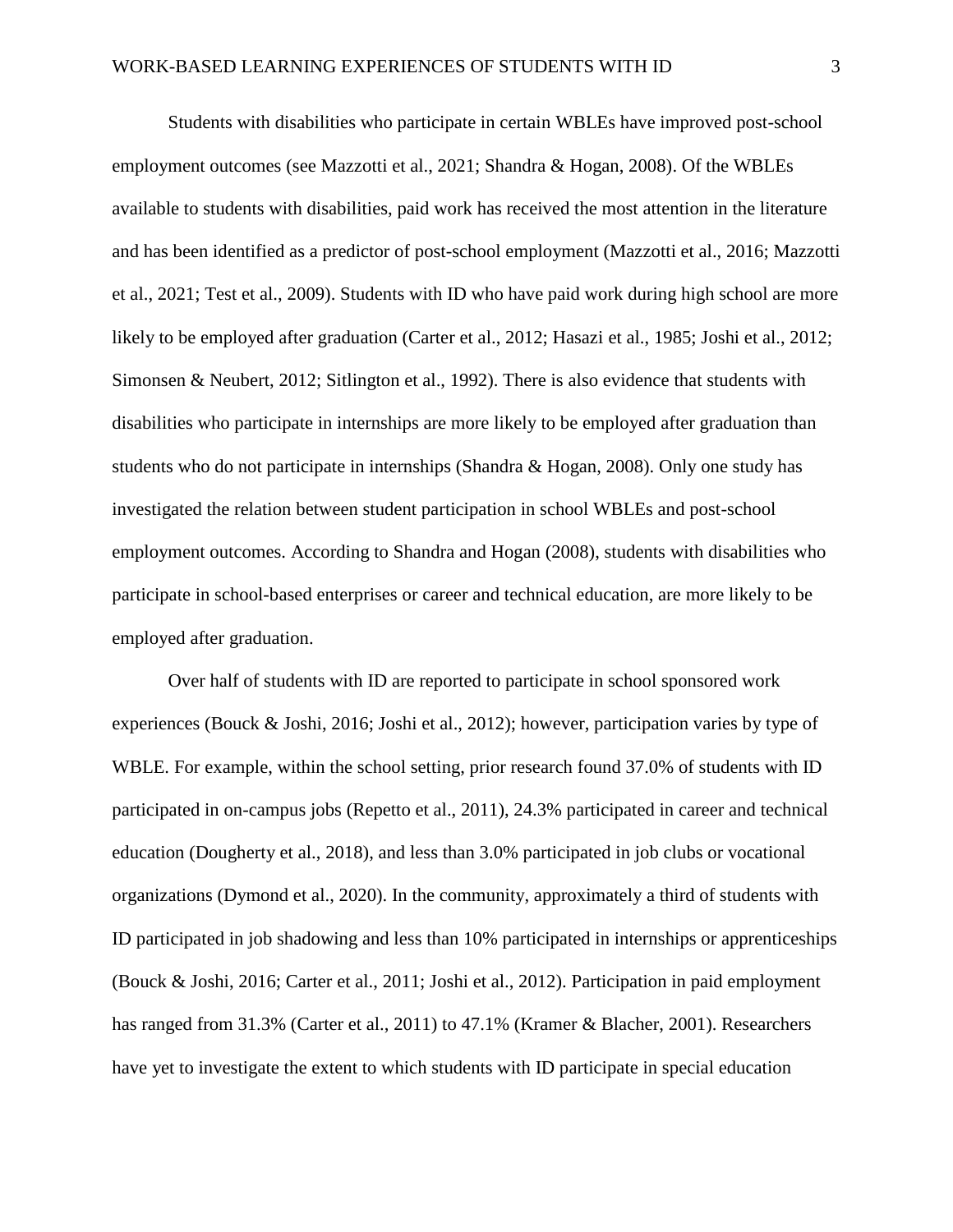classroom vocational activities, school-based enterprises, career exploration, work sampling, and service learning.

Although some researchers have investigated the types of WBLEs in which students participate, there is minimal understanding of the duration of their experiences. Dymond (2020) suggests that the amount of time students spend in the community depends on their age, support needs, and desired post-school outcomes. Students who are older, have more significant support needs, and desire to work after high school may require more time in the community to meet their post-secondary goals. There is some evidence to suggest that students who spend more time at community WBLEs are more likely to be employed after graduation. Carter et al. (2012) found that students with severe disabilities who spent more than 25% of their day at community WBLEs were more likely to be employed after graduation than students who spent less than 25% of their day at community WBLEs. The amount of time spent in school WBLEs did not relate to students' post-school employment.

Participation in WBLEs may be related to student characteristics such as support needs, grade level, gender, and race/ethnicity. In regard to support needs, fewer students with severe ID participate in paid employment than students with mild ID (Bouck & Joshi, 2016; Carter et al., 2011; Joshi et al., 2012). In addition to support needs, students' age may impact whether they participate in WBLEs. According to Carter et al. (2011), as students with ID age, their odds of participating in paid employment increase. The extent to which students' gender and race/ethnicity are related to participation in WBLEs is mixed. Gold et al. (2013) found that females with ID were less likely to have paid employment compared to males with ID. In contrast, Baer et al. (2011) and Carter et al. (2011) found no significant differences between the participation of males and females with ID in paid employment. Regarding race/ethnicity, Carter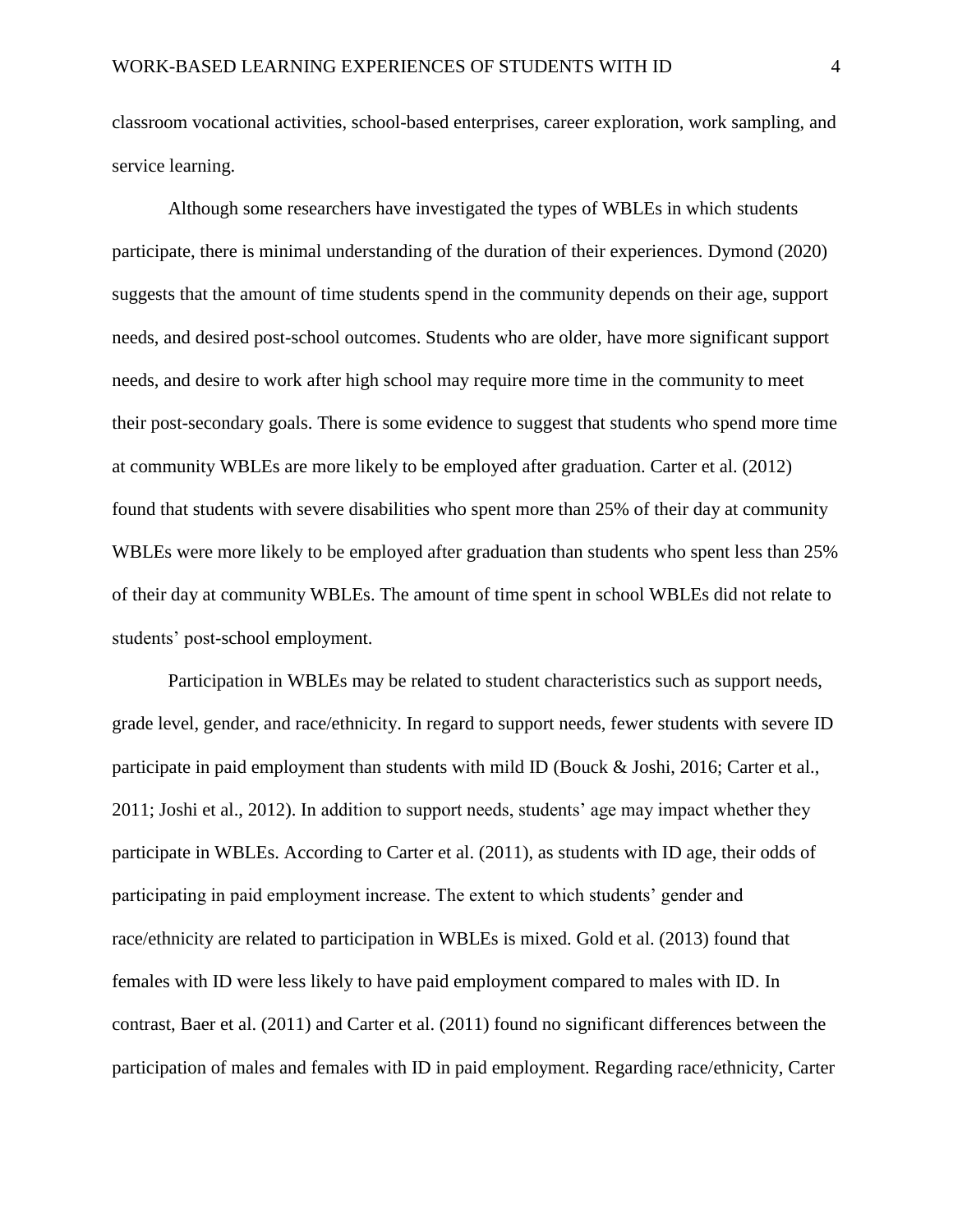et al. (2011) found that Hispanic students with ID were less likely to have paid employment than white students with ID; however, Gold et al. (2013) and Baer et al. (2011) found that ethnicity was not significantly related to paid employment for students with ID.

Although research suggests that a large number of students with ID participate in WBLEs (Bouck & Joshi, 2016; Joshi et al., 2012), the extent to which students participate in the full range of WBLEs and the amount of time they spend engaging in WBLEs is unclear. Prior research also suggests that there may be a relation between student characteristics (e.g., gender, race/ethnicity, grade level, and support needs) and participation in WBLEs; however, this research has yet to investigate whether differences correlate with the location of the WBLE (i.e., school or community). The purpose of this study therefore was to describe the participation of students with ID in WBLEs and to identify the extent to which student characteristics relate to participation in school or community WBLEs. Students with ID were the focus of this study because they often have the poorest post-school employment outcomes (Newman et al., 2011) and thus may face the greatest challenges obtaining employment. The study addressed the following research questions:

- 1. What are the characteristics of students with ID who participate in WBLEs?
- 2. What are the types of school and community WBLEs in which students with ID participate?
- 3. How many experiences do students have within each type of school and community WBLE?
- 4. What career clusters do students focus on during school and community WBLEs?
- 5. How much time do students with ID spend in school and community WBLEs?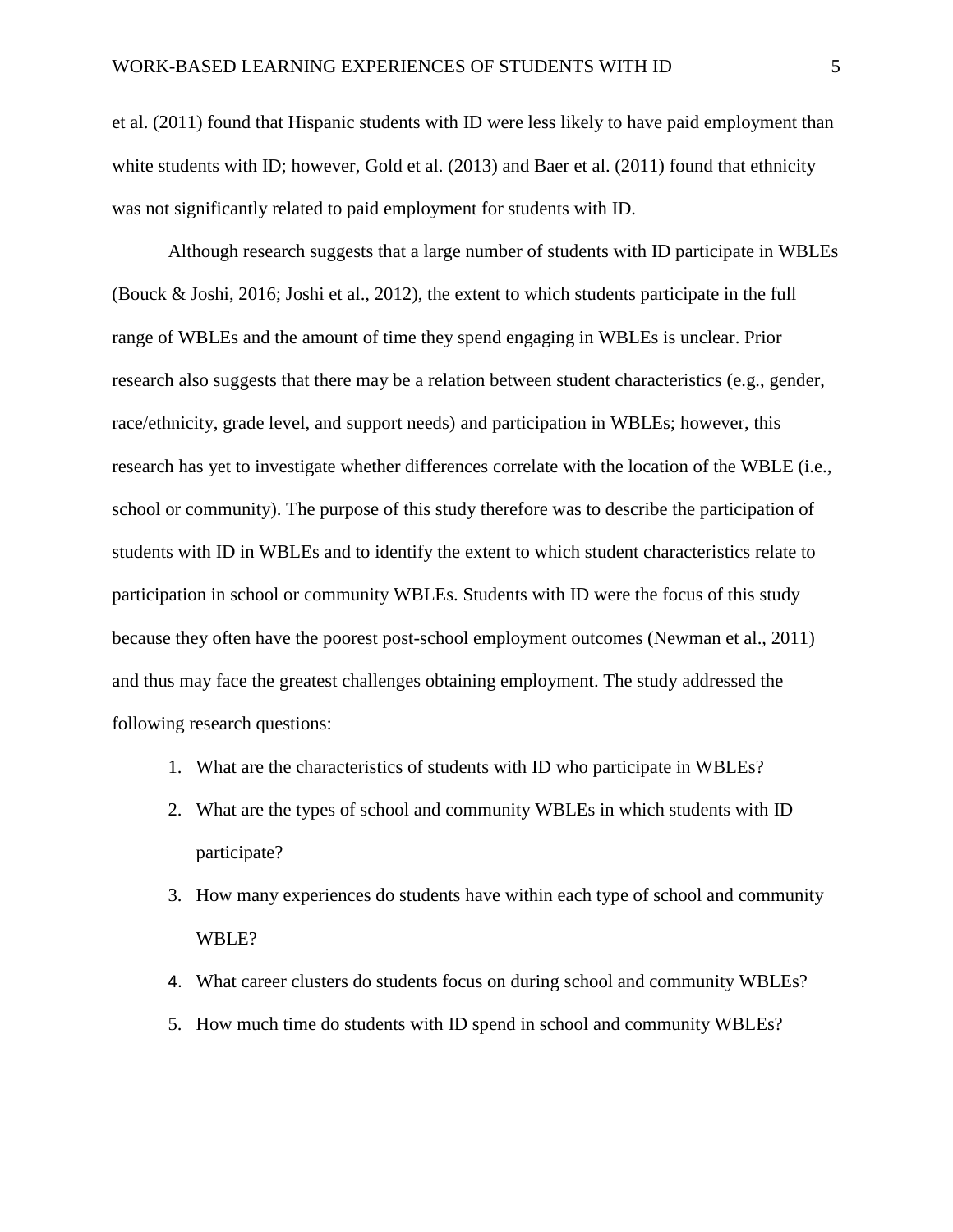- 6. To what extent do student characteristics (e.g., gender, race/ethnicity, grade level, and support needs) relate to participation in school or community WBLEs?
- 7. To what extent do student characteristics (e.g., gender, race/ethnicity, grade level, and support needs) relate to the amount of time students spend in school or community WBLEs?

#### **Method**

### **Participants**

The participants were high school special education teachers with a state issued teaching license in ID who had at least one student with ID age 14 or older on their caseload. Participation was limited to teachers with licensure in ID because these teachers have specialized training to support the full range of students with ID. Teachers who did not have a teaching license in ID (e.g., learning disabilities, general special education) or served students 13 and younger were excluded.

To identify potential participants, state licensure requirements compiled by Sindelar et al. (2018) were reviewed. Of the nine states found to offer licensure in ID, five provided licensure based on severity of disability (e.g., mild/moderate, severe/profound). These five states were excluded because it was unclear whether teachers were prepared to serve students with the full range of ID. Participants were therefore recruited from four states with licensure in ID: Michigan, North Dakota, Wisconsin, and Wyoming. Once states were identified, an email was sent to each state's department of education to request (a) the names of all licensed high school special education teachers, (b) their teaching license(s), (c) their email address, and (d) the name and address of the school where they were currently employed. Across all four states, 3,229 teachers had a license in ID. Since states were unable to provide email addresses, an internet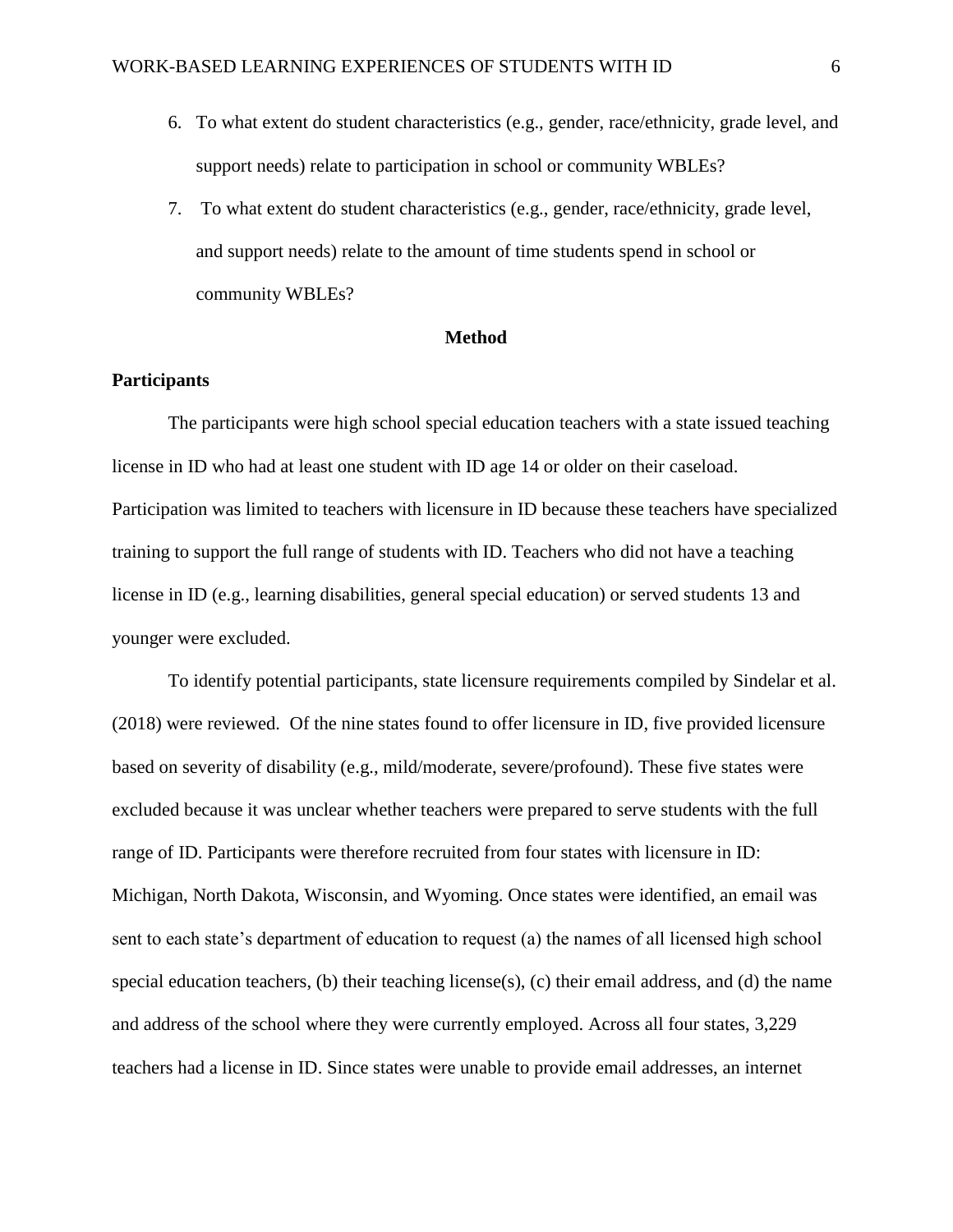search was conducted to identify teachers with publicly available email addresses. A total of 2,025 teachers were identified.

All teachers were invited to participate in the study. Of the 599 (29.6%) teachers who responded, 283 (87.6%) opted out. The most frequently reported reasons were that teachers did not have a student with ID age 14 or older on their caseload (61.7%), they did not have time (16.5%), or they were not interested in the study (12.9%). There were 316 teachers who completed at least a portion of the questionnaire. Fifty questionnaires were excluded because they did not provide responses to all items required for analysis (i.e., student characteristics, participation in WBLEs, time spent at WBLEs). The teacher and school demographics of the excluded questionnaires were compared with the complete questionnaires; there were no significant differences between groups. The final sample consisted of 266 teachers.

Most teachers were female ( $n = 233, 87.9\%$ ) with fewer teachers identifying as male ( $n =$ 32, 12.1%). Almost all teachers were white (*n* = 254, 95.5%); however, teachers who were biracial (*n* = 7, 2.6%), Black or African American (*n* = 3, 1.1%), American Indian/Alaska Native  $(n = 1, 0.4\%)$ , or Hispanic/Latinx  $(n = 1, 0.4\%)$  also responded. The majority of teachers had master's degrees ( $n = 194, 73.2\%$ ) or a bachelor's degree ( $n = 69, 26.0\%$ ). Few teachers had a Doctoral degree  $(n = 2, 0.7\%)$ . Teachers provided instruction to students in multiple grade levels, with most teaching students in 9<sup>th</sup> to 12<sup>th</sup> grade (71.8% - 75.2%). Almost half of teachers taught post-secondary students (19 years old through school exit; *n* = 118, 44.4%). Schools from all four states were represented in the study; however, the majority were located in Michigan (*n* = 165, 62.0%) with fewer located in Wisconsin (*n* = 91, 34.2%), Wyoming (*n* = 6, 2.2%), or North Dakota ( $n = 4$ , 1.5%). Regarding school location, teachers taught at rural ( $n = 116, 43.8\%$ ), suburban ( $n = 98, 37.0\%$ ), or urban schools ( $n = 51, 19.2\%$ ). Approximately the same number of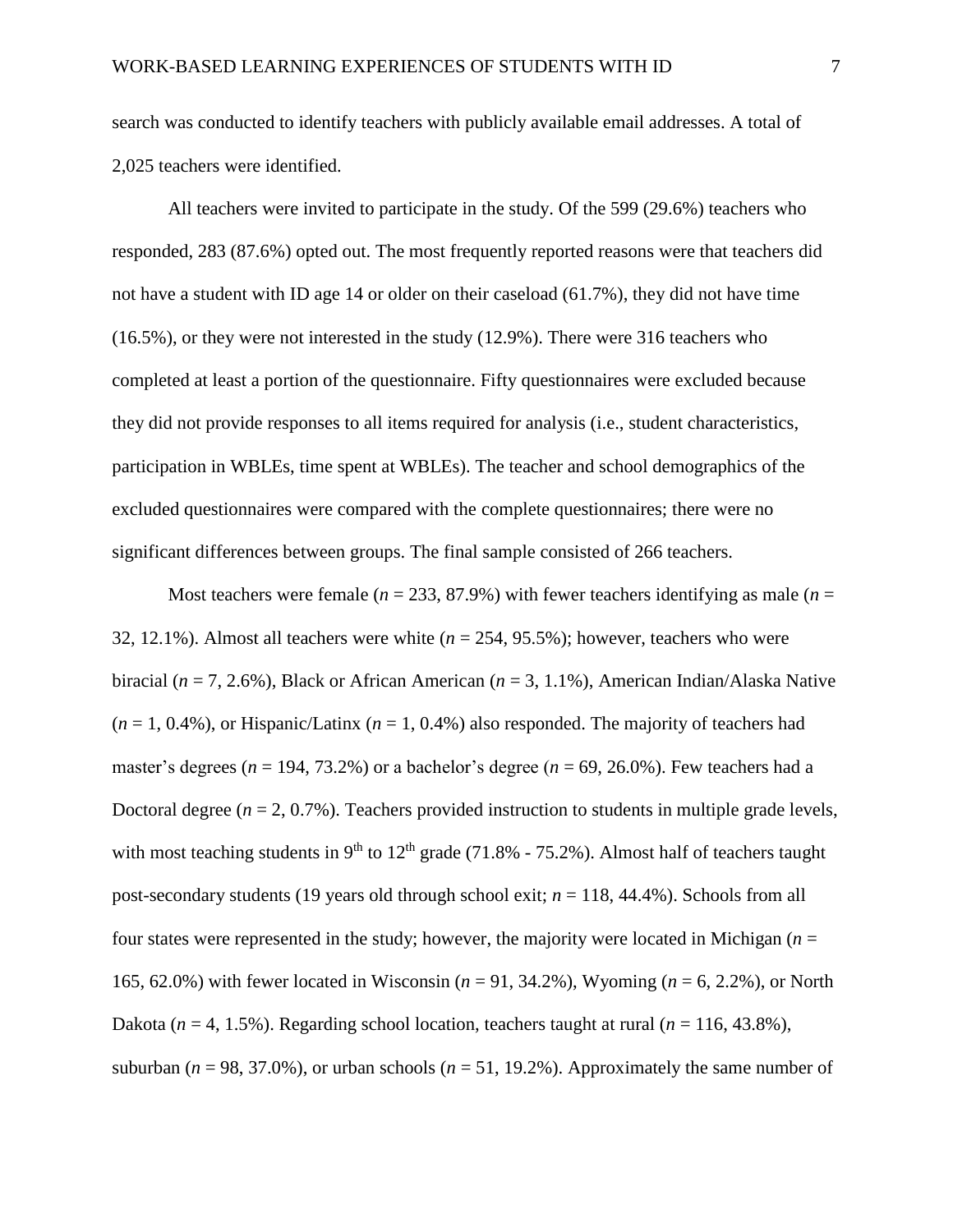teachers taught at schools with over 500 students ( $n = 143, 53.8\%$ ) or at schools with less than 500 students (*n* = 123, 46.2%). Most teachers taught at integrated schools that included students with and without disabilities ( $n = 197, 74.1\%$ ). Some teachers taught at special education schools only for students with disabilities ( $n = 57, 22.2\%$ ) whereas few teachers taught homebound ( $n =$ 4, 1.6%) or in other settings (*n* = 4, 1.6%).

### **Questionnaire**

The researchers developed a questionnaire informed by the literature on student participation in WBLEs (e.g., Luecking, 2020; Mazzotti & Test, 2015). Three university faculty members with expertise in ID and WBLE reviewed the instrument to establish content validity. The questionnaire consisted of four sections. The first section collected information on teacher demographics. The second section asked teachers to select the student with ID age 14 or older on their caseload with the most significant ID and answer all remaining questions thinking only about this one student. Students with more significant ID often have limited participation in WBLEs (see Bouck & Joshi, 2016) and thus we wanted to ensure they were represented in the study. Questions in section two gathered information on the selected student's characteristics and educational context as well as teacher beliefs about the student's vocational experiences.

Section three of the questionnaire asked teachers to provide information about the student's participation in special education classroom based vocational activities and four school WBLEs (i.e., on-campus jobs, vocational/career and technical education courses, school-based enterprises, and school-based job clubs/vocational organizations) during the last school year (i.e., 2017-2018). Section four asked about the student's participation in seven community WBLEs (i.e., career exploration, job shadowing, work sampling, service learning, internship, and apprenticeship, paid employment). Within sections three and four, teachers first received a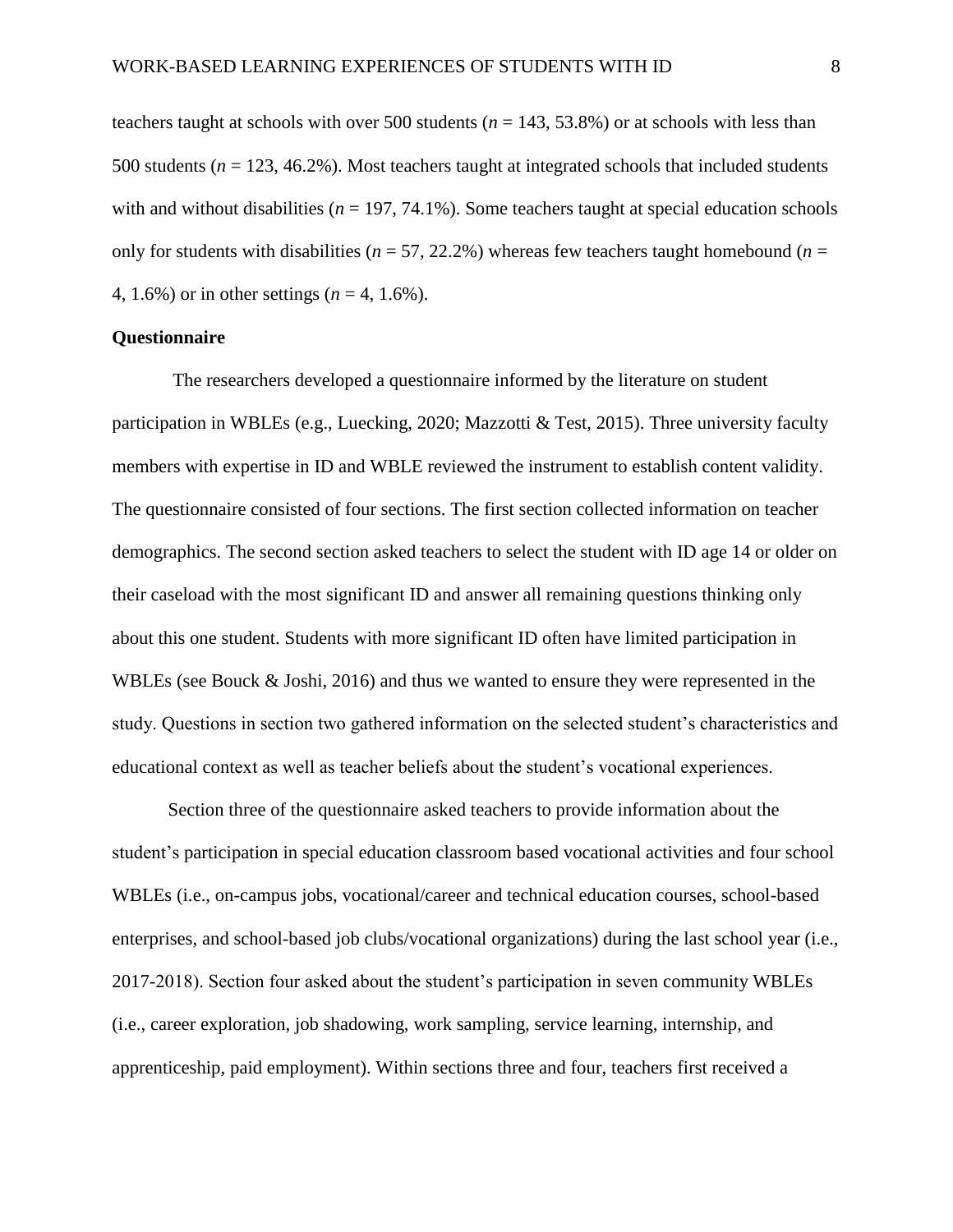definition for one WBLE (e.g., career exploration; see Table 1 for definitions) and then were asked if their student participated in that particular WBLE during the prior school year. If the answer was "no", the next WBLE was defined and the question was repeated. If the answer was "yes", the teacher was asked to think about the student's most recent participation in the WBLE and report the job/occupation focus of the experience, average hours per week spent in the experience, and number of weeks per year spent in the experience. Teachers could report up to three different experiences within each WBLE. Questions about job/occupation, hours per week, and weeks per year were asked about each experience. The questionnaire concluded with two open-ended questions about (topic to be inserted; text redacted to assure blind review). These findings are reported elsewhere (see Authors, 2021).

The instrument was piloted with five teachers who provided WBLEs to students with ID who were not from the identified states. This resulted in minor changes to the wording of questions. The final survey included 165 items (i.e., 163 forced choice, 2 open ended) and took approximately 15 minutes to complete.

### **Data Collection**

All teachers with a publicly available email address  $(N = 2,025)$  were sent an introductory email. The email described the purpose of the study and criteria for participation. Teachers who did not wish to participate or receive future communications about the study were instructed to click on a link to SurveyMonkey to remove their name. Those who clicked on the link were encouraged to answer one forced choice question about their reason for not wishing to participate. Teachers who opted out were removed from all future emails.

A second email was sent four days after the introductory email with a link to the questionnaire and an additional opportunity to opt out of the study. When teachers clicked on the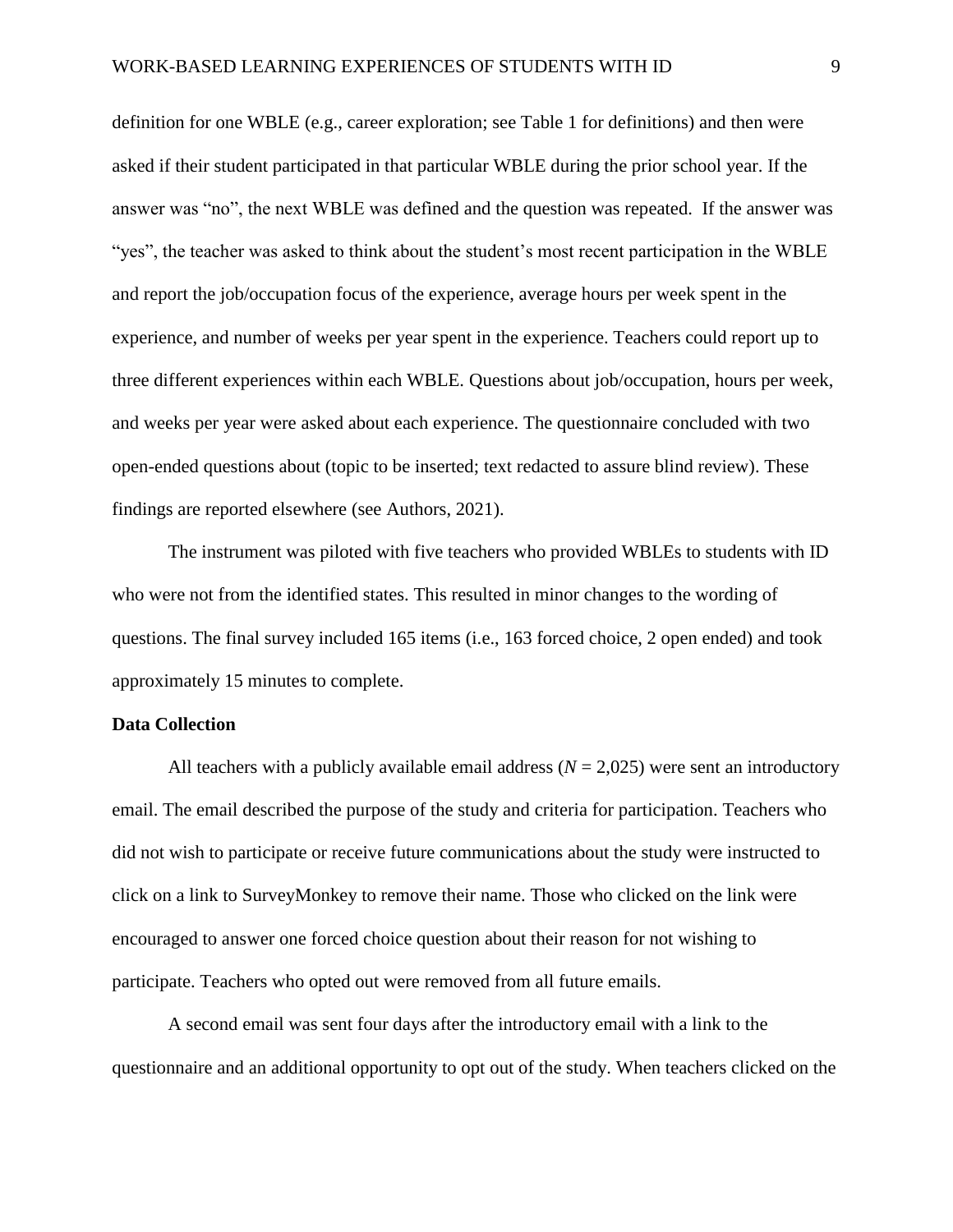link to the study, they were taken to Survey Monkey, where a consent form appeared that confirmed Institutional Review Board (IRB) approval. Access to the questionnaire was provided once teachers clicked a button affirming their consent to participate. After completing the questionnaire, teachers could enter a random drawing for one of ten \$20 gift cards. Questionnaire responses were anonymous and not linked to information teachers provided to register for the drawing. Teachers who did not complete the survey were sent a weekly reminder encouraging participation. Data collection occurred across four weeks.

### **Data Analysis**

Data were exported from Survey Monkey into SPSS 25. Descriptive statistics (i.e., frequencies, percentages, mean, range) were calculated to summarize data regarding teacher demographics, student characteristics, type of WBLEs, and time spent in WBLEs. A few variables were adjusted or created prior to inferential analyses. First, support needs were combined into two categories (mild/moderate, severe/profound) because students with severe and profound disabilities have comparable support needs that differ from other students (Giangreco et al., 2020). Second, student race was collapsed to reflect race/ethnicity categories used in the National Longitudinal Transition Study 2 (i.e., White, African American or Black, Hispanic, and other). In this study, students who were American Indian or Alaska Natives, Asian, or Bi-racial were coded as "Other". Next, jobs/occupations were collapsed into career clusters as defined by the National Association of State Directors of Career Technical Education Consortium (n.d.) so that jobs/occupations could be compared across WBLEs. The first author used the descriptions of each career cluster to code the item responses from the questionnaire. The second author then reviewed the codes and discussed them with the first author until consensus was reached.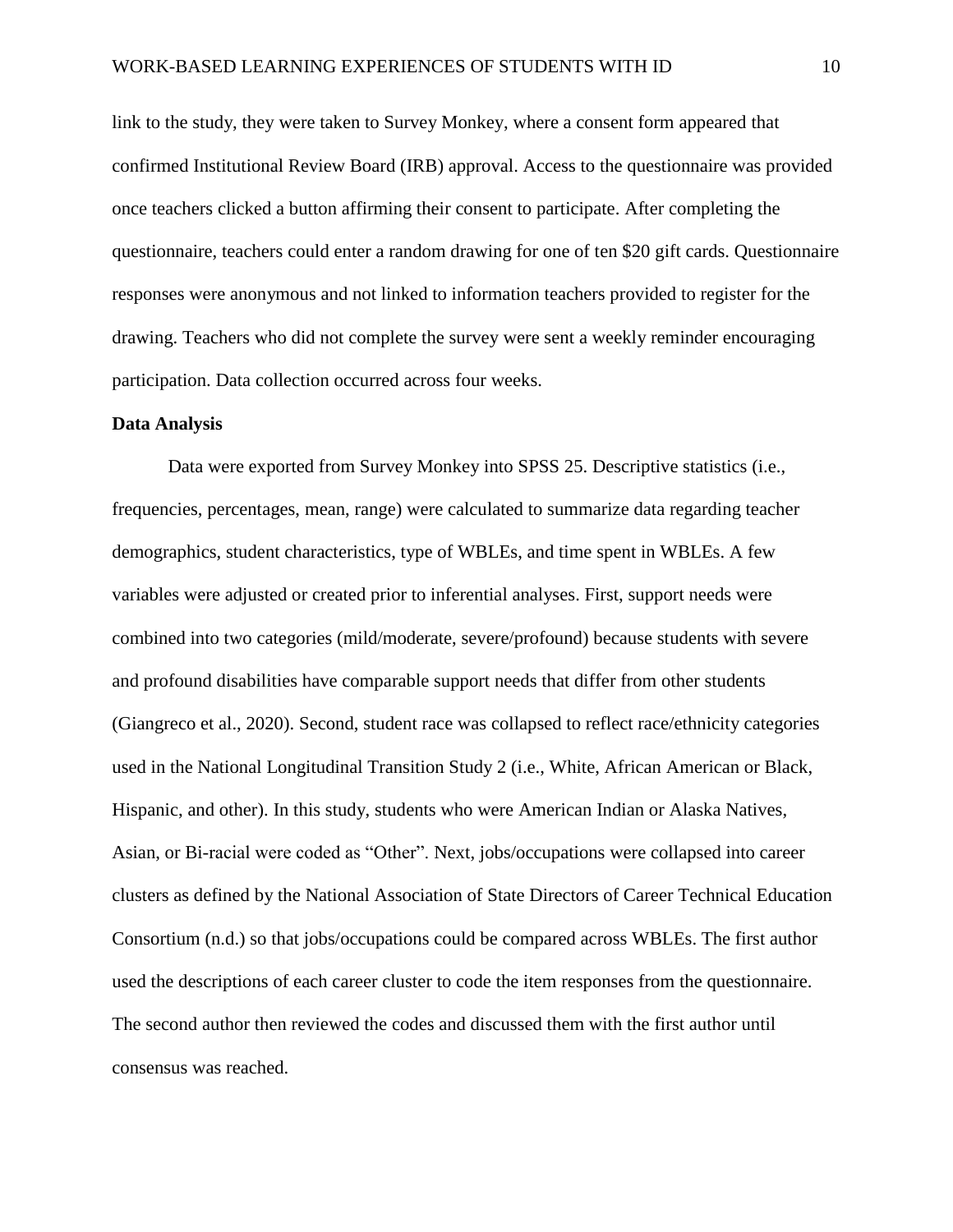Finally, four variables were created. Two variables were created to represent student participation in school or community WBLEs. The school participation variable represented whether students had participated in at least one school WBLE  $(0 = no$  participation,  $1 =$ participation) whereas the community participation variable represented whether students had participated in at least one community WBLE. Two variables were also created to represent the total time students spent in school or community WBLEs. The time variable for school WBLEs represented the total time students spent across all school WBLEs and the time variable for community WBLEs represented the total time students spent across all community WBLEs.

Chi-square analyses were used to identify potential relations between gender (male, female), race/ethnicity (White, Black, Hispanic, other), grade level (9<sup>th</sup>, 10<sup>th</sup>, 11<sup>th</sup>, 12<sup>th</sup>, postsecondary), and support needs (mild/moderate, severe/profound) and two dependent variables (a) participation in school WBLEs and (b) participation in community WBLEs. Student characteristic variables (i.e., gender, race/ethnicity, grade level, and support needs) were selected for analysis because previous research suggests they are associated with participation in certain WBLEs (see Carter et al., 2011; Newman et al., 2011). These variables were evaluated for multicollinearity before being entered into a logistic regression. Variance inflation factor (VIF) values were close to one which indicated no violations of multicollinearity. All student characteristic variables were then entered into two logistic regression models with the same dependent variables (i.e., participation in school WBLEs and participation in community WBLEs).

Student data on time spent at WBLEs were positively skewed. To account for violations of normality, non-parametric tests (i.e., Mann-Whitney and Kruskal Wallis) were used to identify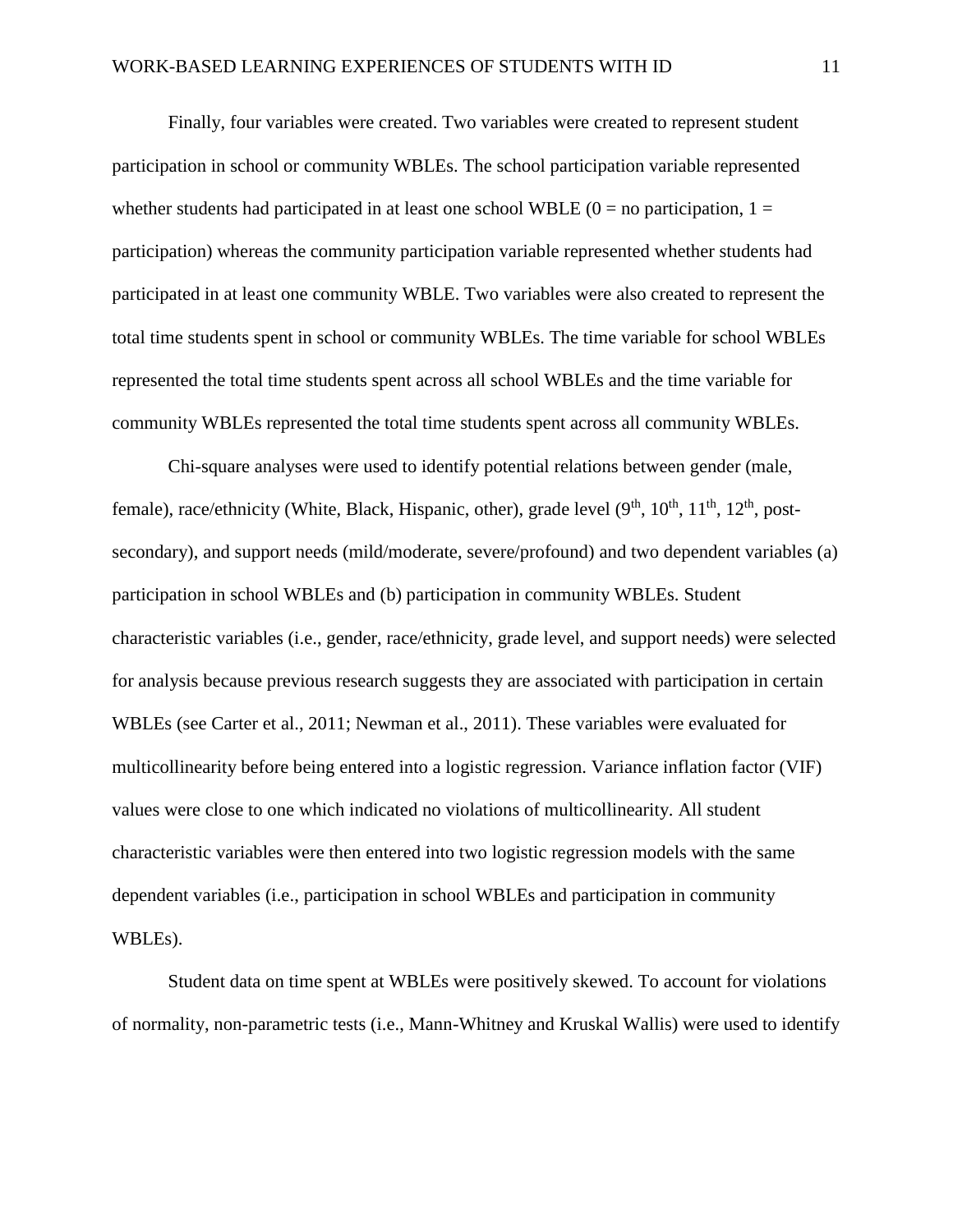the relation between the four student characteristic variables and (a) total time in school WBLEs and (b) total time in community WBLEs.

#### **Results**

#### **Characteristics of Students with ID who Participate in WBLEs**

Characteristics of the students with ID are summarized in Table 2. The majority of students were male (66.5%), White (73.3%), and at the post-secondary level (30.4%). Most teachers identified the student with the most significant ID on their caseload as having a moderate (39.8%) or severe (39.8%) disability. A little over a third (33.8%) of the students did not spend time in the general education classroom; a similar percentage (32.7%) spent less than 40% of their day in the general education classroom. Special education teachers (78.9%) were the primary person responsible for planning and organizing vocational experiences for their students with ID. Most teachers reported that vocational experiences were extremely important (53.8%) or very important (27.1%) for the student they identified. Despite the importance with which teachers viewed WBLEs, only 52.1% expected their students to work part-time or fulltime in the community post-school.

#### **Types of WBLEs in Which Students Participated**

The majority of students (91.7%) participated in one or more WBLEs during the 2017- 2018 school year. More students participated in school WBLEs (87.6%) than community WBLEs (65.0%) with over half of all students participating in both a school and community WBLE (60.9%). On average, students participated in approximately two different types of school WBLEs ( $M = 1.88$ ,  $SD = 1.1$ , range = 0 - 5) and one type of community WBLE ( $M = 1.1$ ,  $SD =$ 1.1, range  $= 0 - 5$ ) across the school year.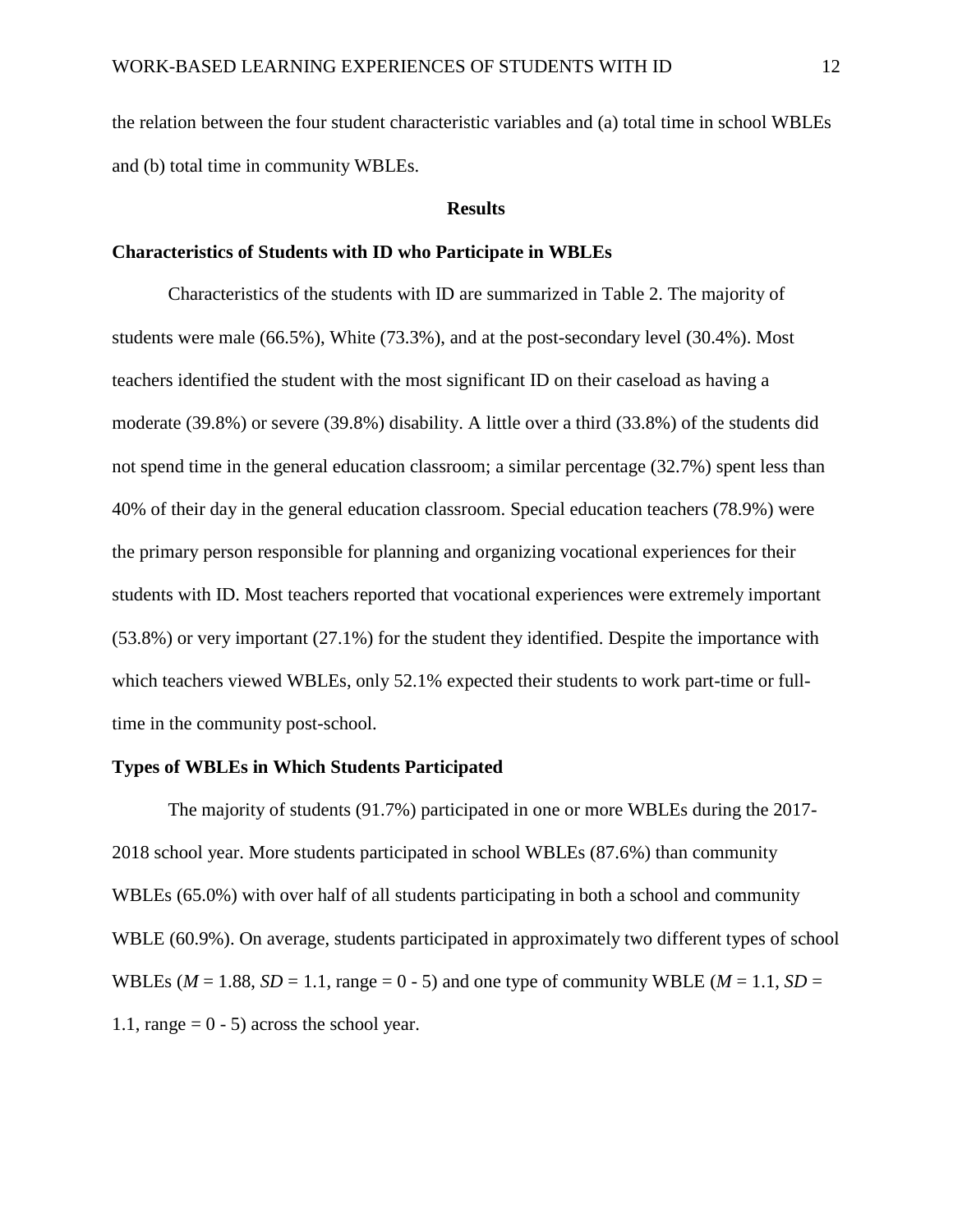Student participation in each type of WBLE is displayed in Table 3. Of the school WBLEs investigated, the largest percentage of students participated in special education classroom vocational activities (77.8%). For 13 students (4.9%), classroom activities were their only work experience. Students who participated in special education classroom activities engaged in classroom jobs (81.2%), simulated work tasks (68.6%), lecture-based learning (55.1%), pencil and paper tasks (51.2%), and computer assisted activities (50.2%). A smaller percentage of students participated in school WBLEs outside the special education classroom. The community WBLE in which the largest percentage of students participated was career exploration (45.5%); whereas almost no students participated in paid employment (7.9%), internships (4.1%), or apprenticeships (0.0%).

#### **Number of Experiences Students Had Within Each Type of WBLE**

Teachers could describe up to three different experiences for each type of WBLE in which students participated during the 2017-2018 school year. Overall, teachers described a total of 889 different experiences. Most students only had one experience within each type of WBLE (see Table 3). Of the school WBLEs, almost a third of students had more than one on-campus job (28.2%) or vocational/educational education course (27.5%). The community WBLE in which the most students had more than one experience was job shadowing (37.0%) followed by work sampling (25.0%) and career exploration (20.7%).

#### **Career Clusters**

Teachers were asked to identify the type of job/occupation students focused on during each of their WBLEs during the 2017-2018 school year. The WBLEs in which students participated cut across 12 of the 16 career clusters (see Table 4). The majority of students' experiences were in the clusters of (a) hospitality and tourism (e.g., food service and janitorial),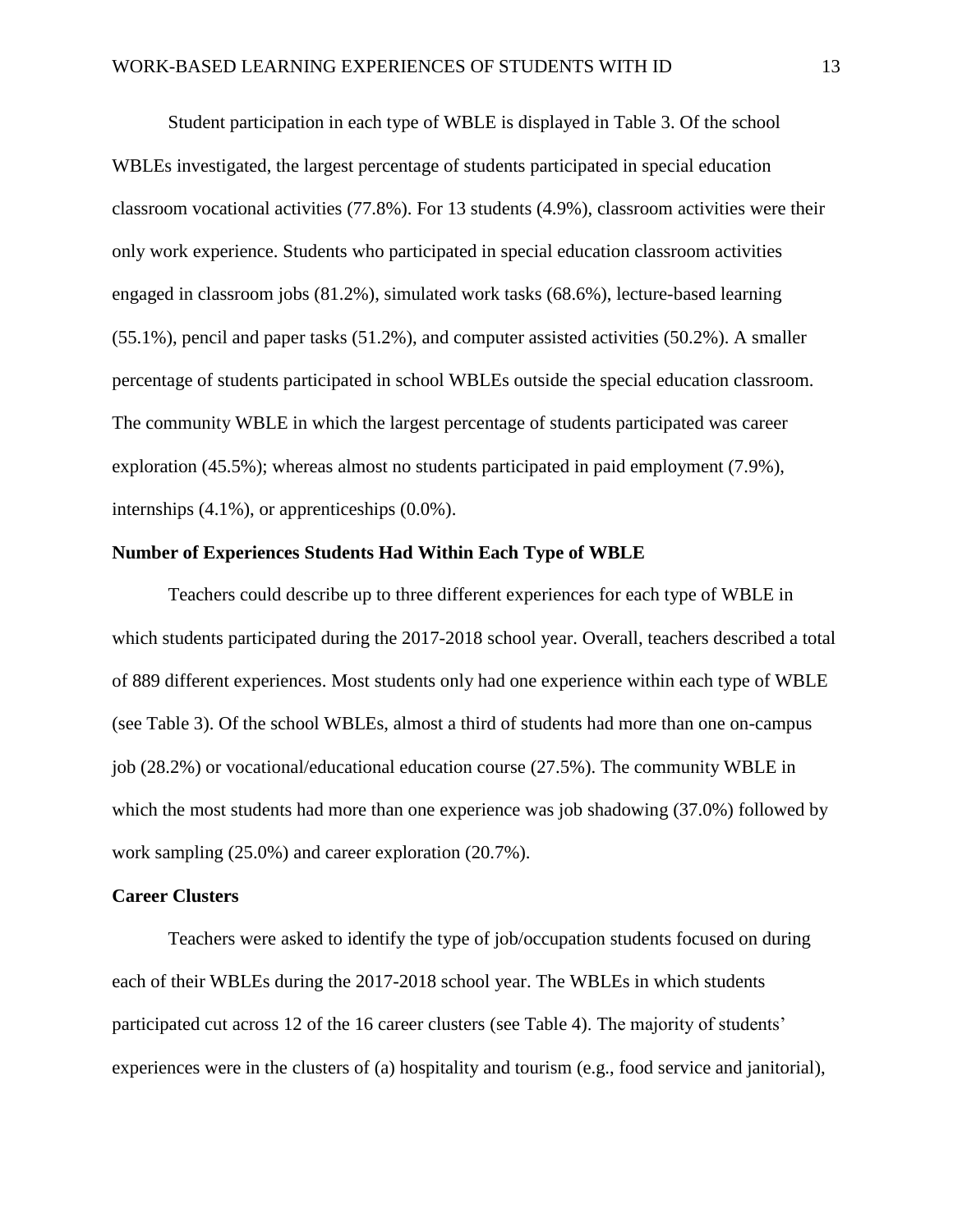(b) business, management, and administration (e.g., office, clerical work, and customer service), (c) general work skills, and (d) manufacturing (see Table 4). There were no students who were reported to participate in the career clusters of (a) education and training; (b) law, public safety, corrections, and security; (c) science, technology, engineering, and mathematics; or (d) government and public administration.

#### **Time at WBLEs**

There was substantial variability in the amount of time students spent at WBLEs. Over the course of the 2017-2018 school year total time spent at WBLEs ranged from zero to 2,738 hrs ( $M = 606.4$ ,  $SD = 622.2$ ). Students spent considerably more time at school WBLEs (range  $= 0$ )  $- 2,738$  hrs,  $M = 606.4$ ,  $SD = 622.2$ ) than at community WBLEs (range =  $0 - 1,108$  hrs,  $M = 0$ 95.5,  $SD = 209.1$ ).

The amount of time students spent at WBLEs also varied by type of experience (see Table 5). On average, students participated in school WBLEs for 7.3 hrs per week  $(SD = 6.6,$ range 0 - 40). They spent the most hours per week in special education classroom vocational activities, followed closely by vocational or career and technical education courses. Students spent fewer hours per week at community WBLEs that have been described in the literature as occurring on a regular basis (i.e., work sampling, service learning, internships, and paid employment;  $M = 5.9$  hrs/wk,  $SD = 6.2$ , range  $= 0 - 40$ ). Of these experiences, students spent the most hours per week at internships.

On average, students spent more weeks per year at school WBLEs ( $M = 28.3$ ,  $SD = 11.0$ , range  $0 - 40$  than at community WBLEs ( $M = 19.3$ ,  $SD = 14.2$ , range  $= 0 - 40$ ; see Table 5). School WBLEs in which students spent the most weeks per year included special-education classroom-based activities, vocational or career technical education courses, and on-campus jobs.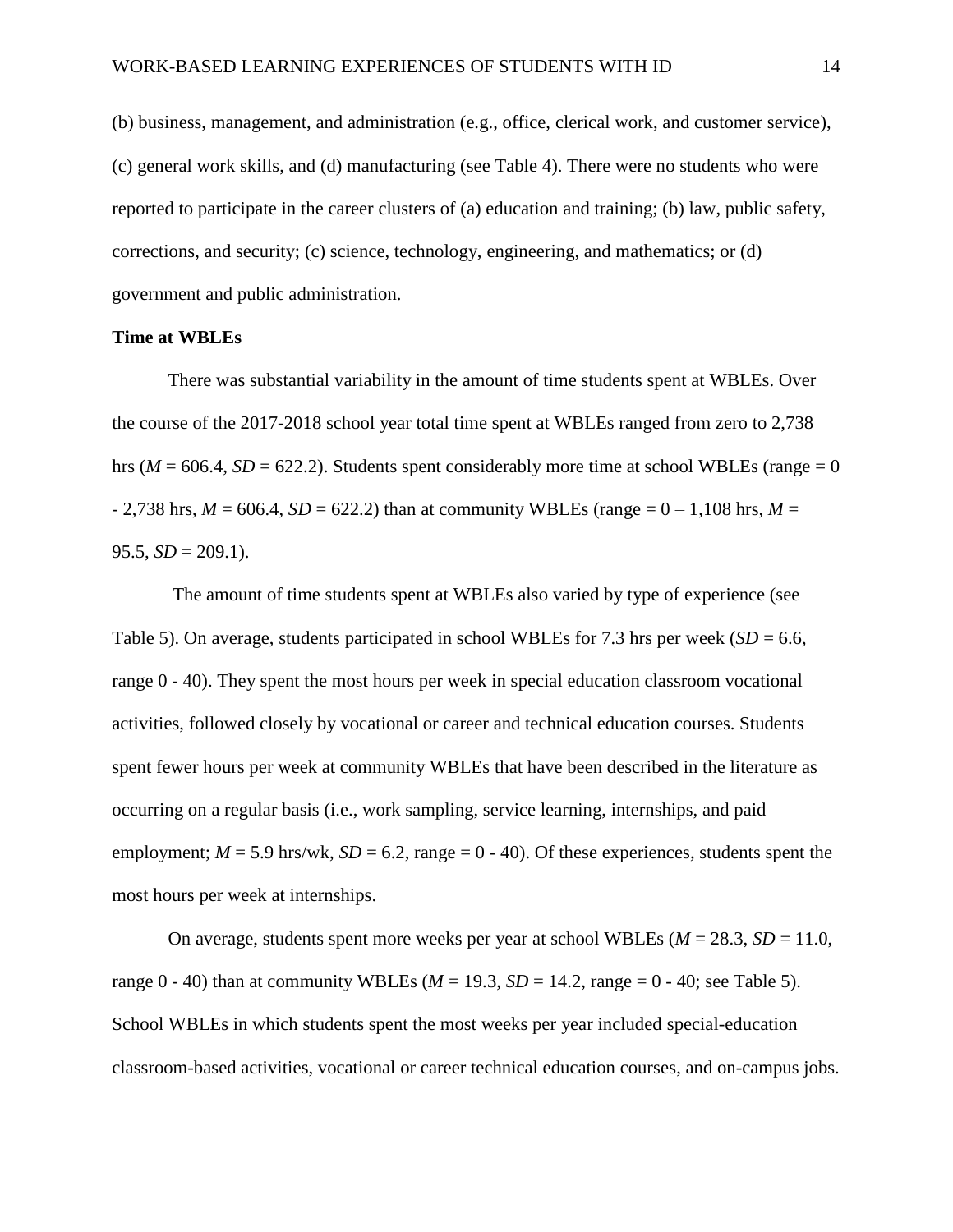Of the community WBLEs, students spent the most weeks per year in paid employment and work sampling.

### **Student Characteristics and Participation in WBLEs**

There were no significant differences between student characteristics (i.e., gender, race/ethnicity, grade level, and support needs) and participation in school WBLEs. With respect to community WBLEs, students' support needs and gender were related to participation in WBLEs. Students with severe/profound disabilities were significantly less likely to have community WBLEs than students with mild/moderate disabilities  $(\chi^2 (1, N = 266) = 6.881, p =$ .009,  $\Phi$  = -.161). There were also significant differences between grade levels,  $\chi^2$  (4, N = 266) = 13.131,  $p = .011$ , Cramer's V = .222. Follow up chi-square analyses using the Bonferroni correction found that students in  $9<sup>th</sup>$  grade were significantly less likely to participate in community WBLEs than students in 12<sup>th</sup> grade ( $\chi^2$  (1, N = 84) = 6.218, p = .013,  $\Phi$  = -.013) and post-secondary students  $(\chi^2 (1, N = 119) = 9.049, p = .003, \Phi = -.276)$ .

All student characteristics were entered into two logistic regression models with participation in school or community WBLEs as the outcome variable (see Table 6). The school WBLE model was not significant,  $(\chi^2 (df = 9) = 9.428, p = .399)$ ; however, the model for community WBLEs was significant,  $(\chi^2 (df = 9) = 31.568, p < .001)$ . The community WBLE model explained 15.40% (Nagelkerke  $\mathbb{R}^2$ ) of the variance in participation and correctly classified 69.50% of cases. Of the four predictor variables, two were significant: students' support needs and grade level. Students with severe/profound disabilities were almost half as likely to participate in community WBLEs than students with mild/moderate disabilities. In regard to grade level, students in  $12<sup>th</sup>$  grade were three times more likely to participate in community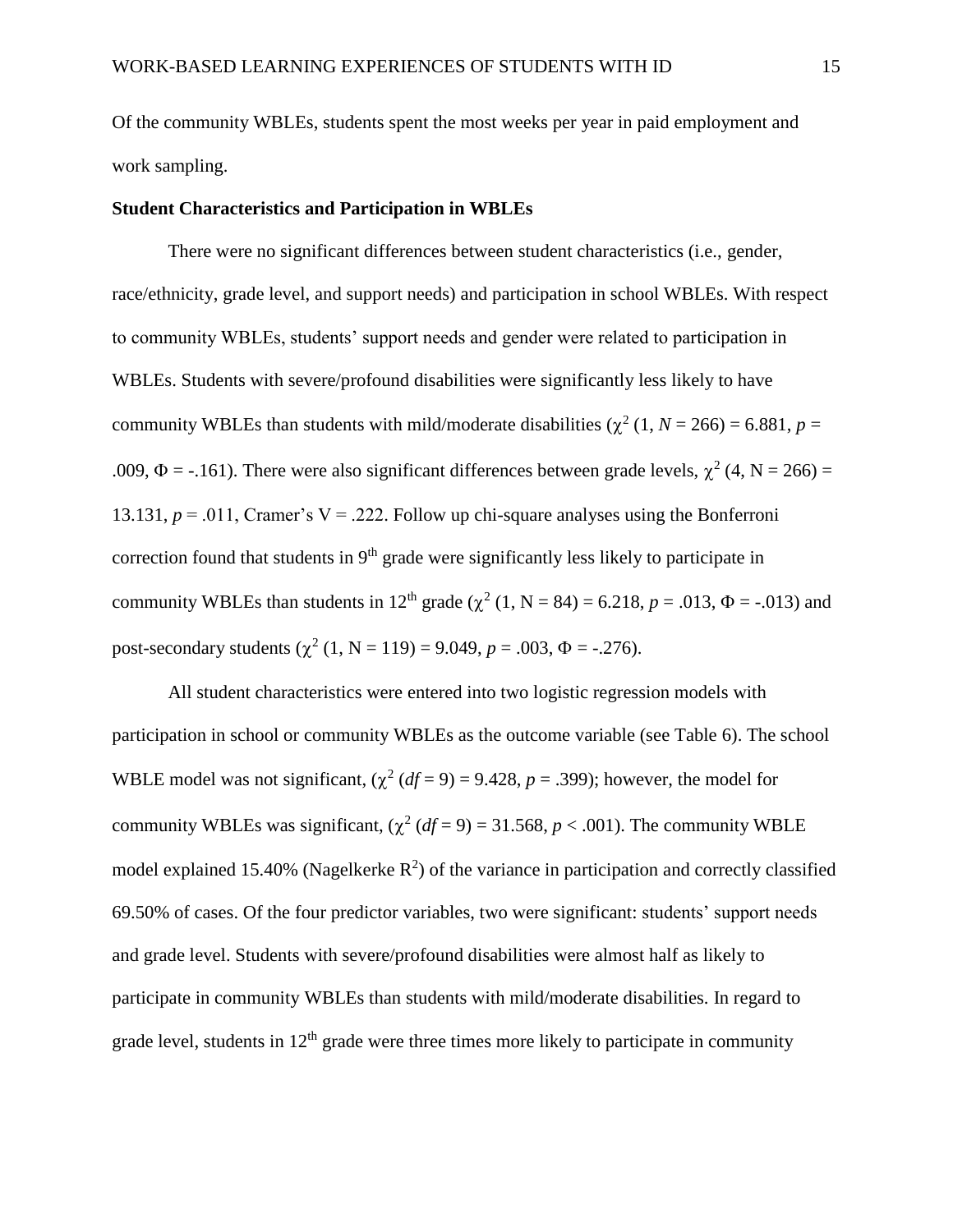WBLEs than 9<sup>th</sup> graders and students in post-secondary grades were almost four times as likely to participate in community WBLEs than 9<sup>th</sup> graders.

### **Student Characteristics and Time Spent in WBLEs**

Total time spent in school WBLEs was not significantly different for gender  $(U =$ 7670.50, *z* = -.348, *p* = .728), support needs (*U* = 8172.50, *z* = -1.069, *p* = .285), or race/ethnicity  $(\chi^2(3) = 1.992, p = .574)$ ; however, significant differences were present for grade level,  $\chi^2(4) =$ 19.029, *p* < .001. Pairwise comparisons were performed using Dunn's (1964) procedure with a Bonferroni correction for multiple comparisons. Students in 9th grade spent significantly more hours (*Mdn* = 220) at school WBLEs than students in post-secondary grades (*Mdn* = 570) ( $p =$ .011). Similarly, students in 10<sup>th</sup> grade spent significantly more hours ( $Mdn = 250$ ) at school WBLEs than students in post-secondary grades  $(Mdn = 570)$  ( $p = .002$ ).

Similar to school WBLEs, median total time spent in community WBLEs was not significantly different in regard to gender ( $U = 7377.50$ ,  $z = -.862$ ,  $p = .389$ ), support needs ( $U =$ 7828.00,  $z = -1.65$ ,  $p = .098$ ), or race/ethnicity ( $\chi^2(3) = 6.971$ ,  $p = .073$ ) but differences were present for grade level  $\chi^2(4) = 37.78$ ,  $p < .001$ . Post-hoc analysis found the following pairwise comparisons to be significant: (a) 9th grade ( $Mdn = 0$ ) and 12th grade ( $Mdn = 25$ ) ( $p < .001$ ), (b) 9th grade ( $Mdn = 0$ ) and post-secondary ( $Mdn = 37$ ) ( $p < .001$ ), (c) 10th grade ( $Mdn = 2$ ) and 12th grade ( $Mdn = 25$ ) ( $p = .020$ ), and (d) 10th grade ( $Mdn = 2$ ) and post-secondary ( $Mdn = 37$ )  $(p = .001)$ . To summarize, students in 9<sup>th</sup> and 10<sup>th</sup> grade spent significantly less time at community WBLEs than students in  $12<sup>th</sup>$  and post-secondary grades.

#### **Discussion**

The purpose of this study was to investigate the participation of students with ID in school and community WBLEs. A larger number of students participated in school WBLEs than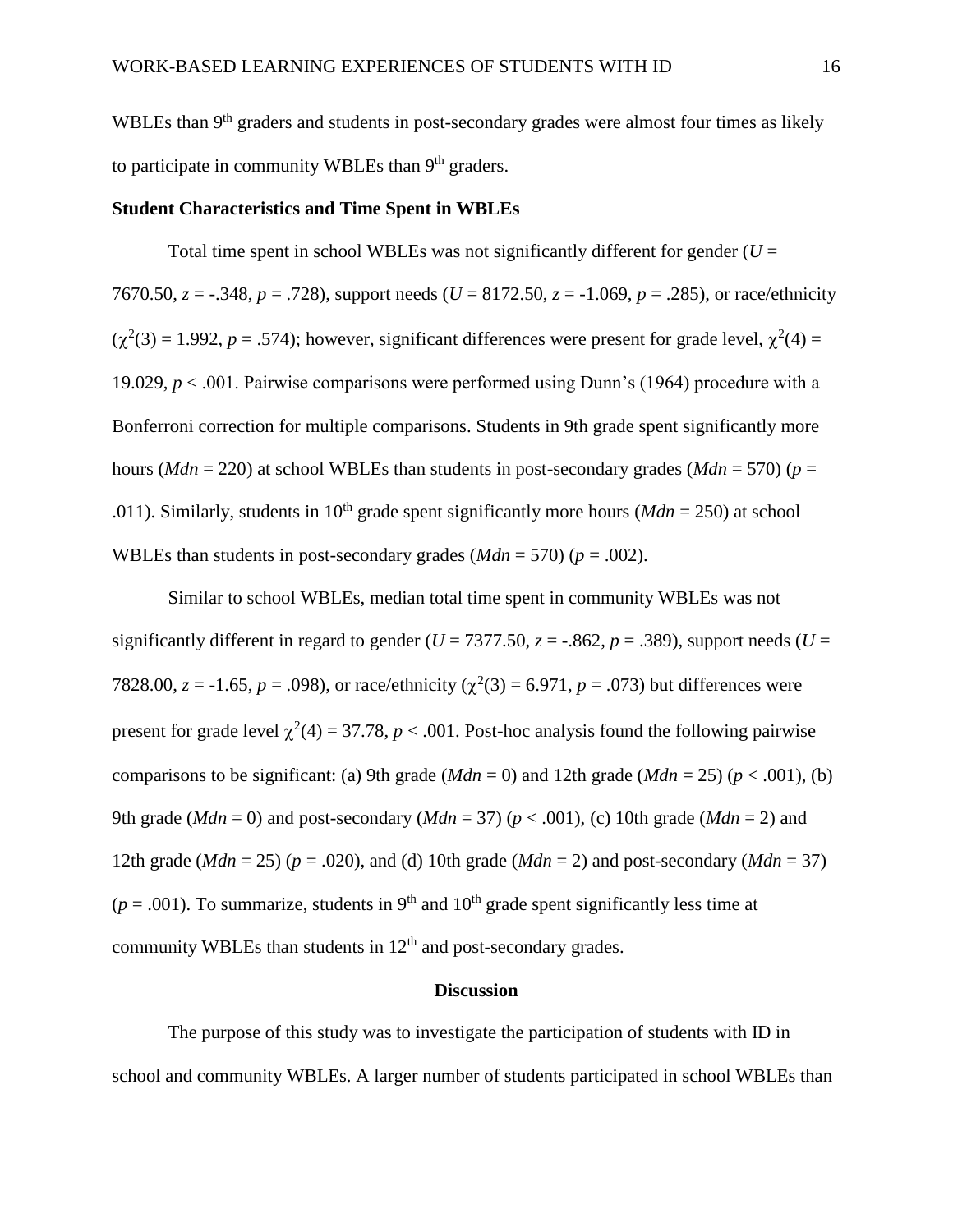community WBLEs. The amount of time students spent at WBLEs varied greatly, with students spending anywhere from 3 to 16 hours per week at WBLEs. Student characteristics did not relate to participation in school WBLEs; however, they did relate to community WBLEs. Students with mild/moderate disabilities and students in  $12<sup>th</sup>$  and post-secondary grades were significantly more likely to participate in community WBLEs than students with severe/profound disabilities and students in grades 9 to 11. The only student characteristic that related to the amount of time students spent at WBLEs was grade level; students in 9th and 10th grade spent significantly more time in school WBLEs and significantly less time in community WBLEs than students in 12th grade and post-secondary.

The similarities between our findings and previous research suggest that there are consistent trends in the types of WBLEs in which students with ID participate. For example, more students participated in school WBLEs than community WBLEs. This finding aligns with Shandra and Hogan (2008) who found that 51.8% of students with disabilities participated in school WBLEs whereas only 34.8% participated in community WBLEs. Of the school WBLEs investigated, our findings align with those of Repetto et al. (2011) and Dougherty et al. (2018) who found that approximately a third of students with ID participated in on-campus jobs or career and technical education. Similar to Dymond et al. (2020), few students from the current study participated in school-based job clubs. In relation to community WBLEs, our findings align with previous research suggesting that more students participate in job shadowing than internships or apprenticeships (Bouck & Joshi, 2016; Carter et al., 2011; Joshi et al., 2012).

It is interesting to note that few students participated in WBLEs that correlate with positive post-school employment outcomes (i.e., school-based enterprises, internships, and paid employment; Mazzotti et al., 2020; Shandra & Hogan, 2008; Test et al., 2009). The extent to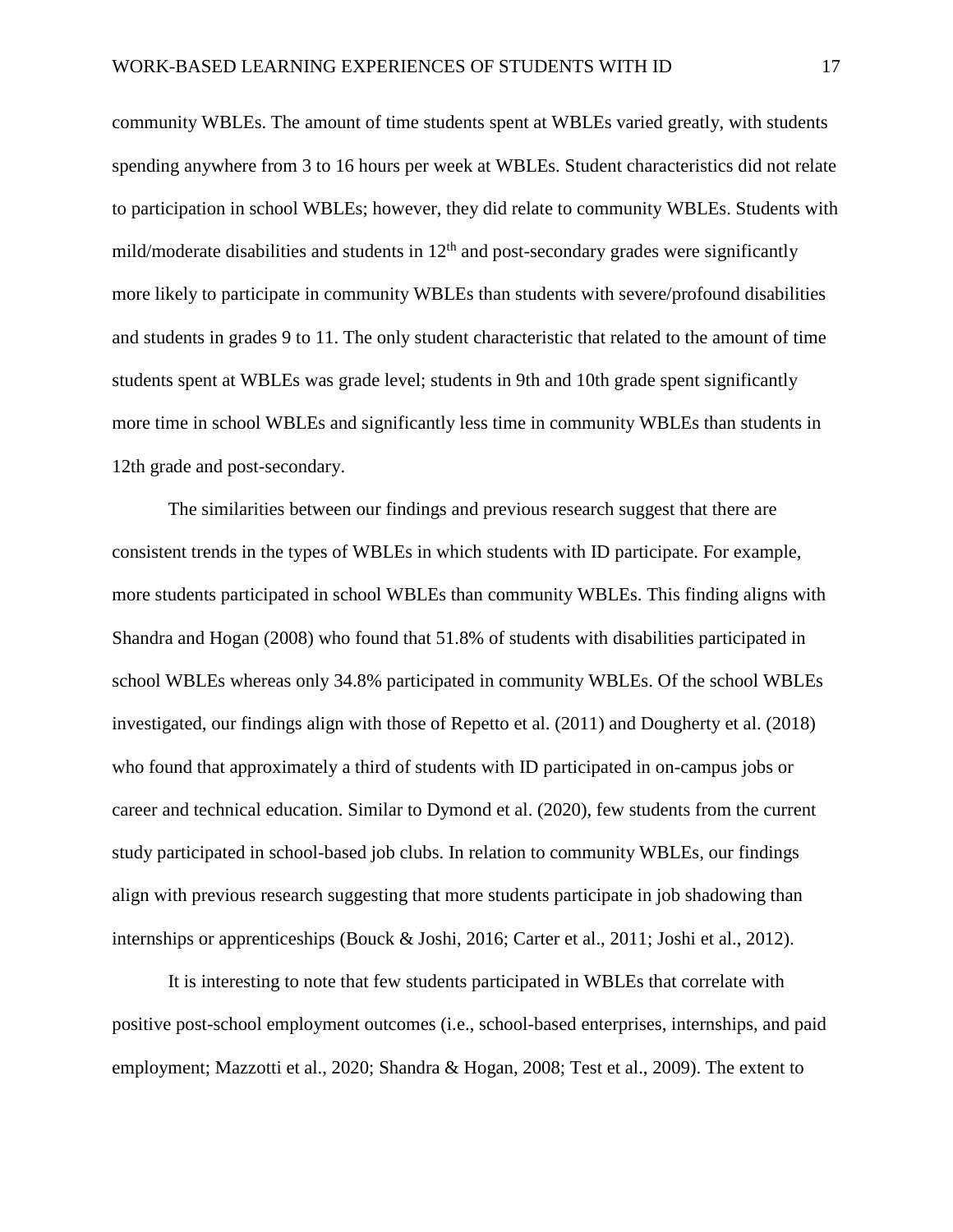which students participated in internships and paid employment is alarming given that 70% of the students in our sample were in  $11<sup>th</sup>$  or  $12<sup>th</sup>$  grade, or post-secondary age. These experiences help students learn work skills in community businesses over an extended period of time and prepare students for high wage occupations (Lindstrom et al., 2012). According to Benz et al. (2000), students who participate in intensive work experiences, such as internships and paid employment, during their last two years of high school are more likely to be employed after graduation. As a result, our findings raise questions about whether students with ID are accessing the intensive work experiences they need to obtain post-school employment.

An important consideration when preparing students for specific careers is the availability of jobs within that career (Inge et al., 2017). Similar to Carter et al. (2011), we found the greatest number of work experiences reported fell within the career cluster of hospitality and tourism. The Bureau of Labor Statistics (2020) projects that the number of hospitality and tourism occupations (i.e., personal care and service occupations, food preparation and serving related occupations) will grow by approximately 7% between 2019 and 2029. It is promising that 33.3% of the work experiences reported in our study focused on a career cluster that is projected to experience growth in the future. The occupation expected to experience the greatest growth between 2019 and 2029 is healthcare support (i.e., 22.6%; Bureau of Labor Statistics, 2020); however, only 1.01% of the work experiences reported for students with ID in our study focused on healthcare sciences. This suggests that students with ID may be missing opportunities to learn about and prepare for high-demand occupations.

Of the variables investigated, grade level and support needs were the only ones that were related to student participation in WBLEs, and both were related to participation in community WBLEs. It is not surprising that students in  $12<sup>th</sup>$  grade and post-secondary grades were more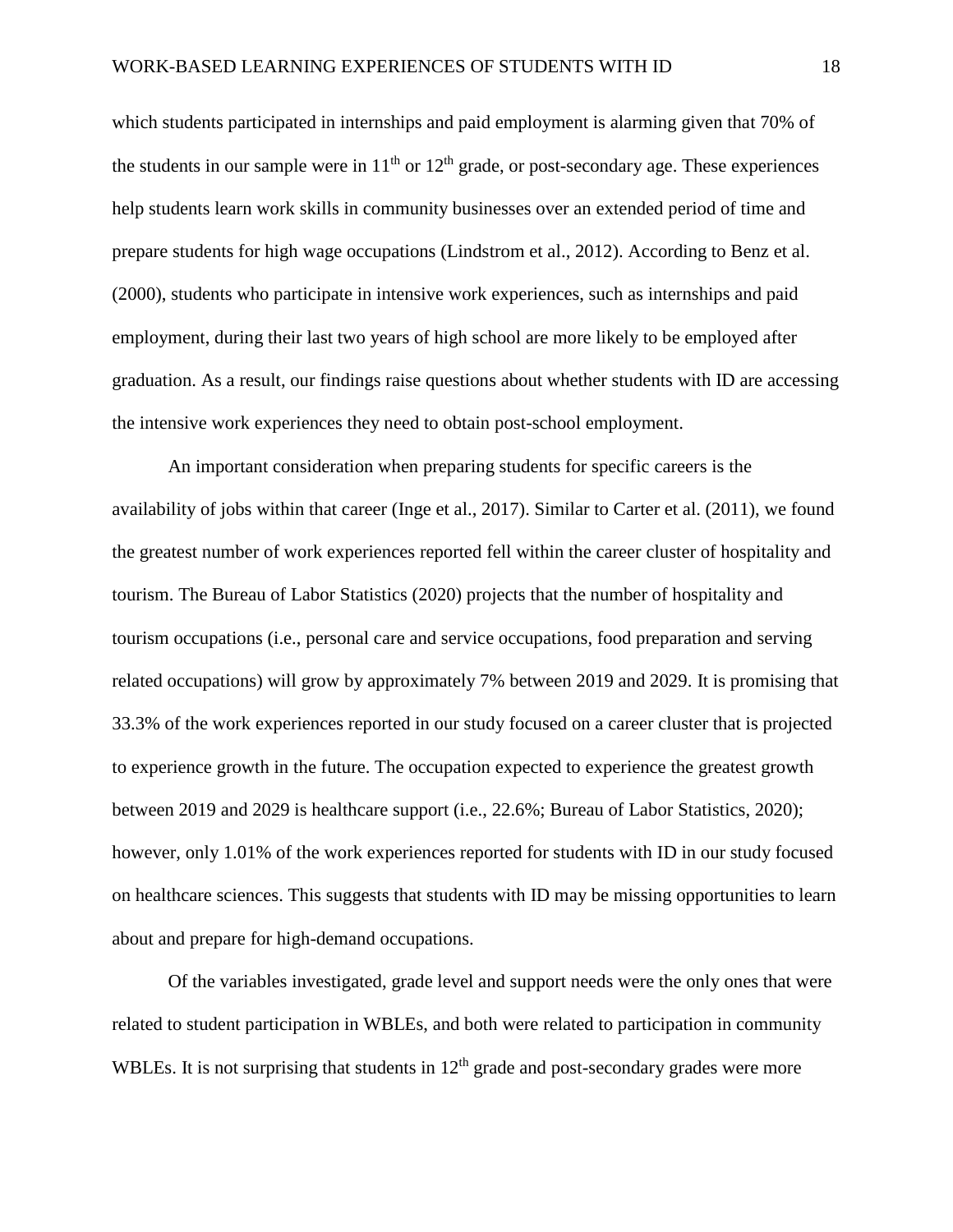likely to participate in the community because these students are closer to graduation and may be more focused on preparing for post-school life. However, it is concerning that students with severe/profound ID were half as likely to participate in community WBLEs as students with mild/moderate ID. Carter et al. (2010) similarly found that few students with severe disabilities participated in community WBLEs. The low community participation rates of students with severe/profound ID is troubling because students with severe disabilities often struggle to generalize what they learn in the classroom, and thus they benefit from instruction in natural, community settings (McDonnell, 2017). It may be that teachers face unique barriers to providing community WBLEs to students with severe/profound ID. Kim and Dymond (2010) found that although teachers of students with severe disabilities rated the benefits of community-based vocational instruction higher than teachers of students with mild disabilities, they rated barriers (e.g., not enough staff, lack of funding) to implementing community-based vocational instruction significantly higher than teachers of students with mild disabilities. It is possible that students with severe/profound ID from the current study were less likely to participate in community WBLEs due to barriers teachers experienced when trying to provide these experiences.

Although students with severe/profound ID were less likely to participate in community WBLEs than students with mild/moderate ID, students with severe/profound ID who did participate in community WBLEs spent approximately the same amount of time in the community as students with mild/moderate ID. These findings suggest that level of support needs did not adversely impact the amount of time students spent in community WBLEs. What we do not know is whether the amount of time students spent in WBLEs was sufficient to enable them to acquire new skills and knowledge. Students with severe/profound ID typically require intensive, systematic instruction to learn and may therefore require more time to acquire new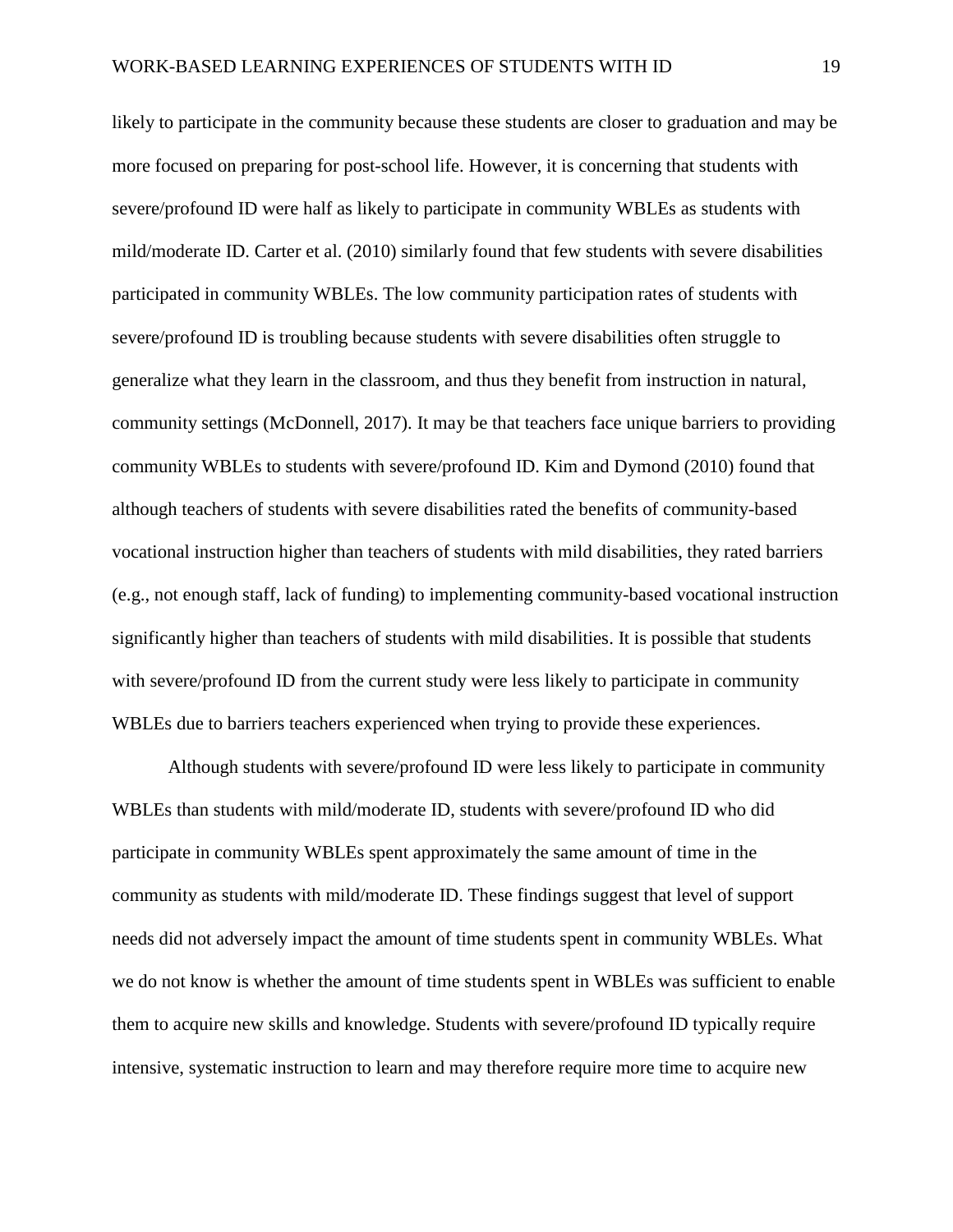skills (Dymond, 2020; McDonnell, 2018). Our finding that amount of time spent in community WBLEs was the same for students regardless of support needs raises questions about whether students with severe/profound ID were engaged for an appropriate amount of time.

## **Limitations**

Interpretation of the results should take into account the following limitations. First, the study may have limited generalizability due to sampling procedures. The sample only included teachers from states that offer licensure in ID and consequently the results may not represent all students with ID. Additionally, characteristics of the states sampled may impact generalizability. For example, Michigan is unique because special education services are provided to students until they turn 26 years old whereas most states provide services only through age 21. Second, the results are based on teacher report and may not reflect actual student participation. Third, this study only collected data about student participation in WBLEs over one school year. The results may have been different if longitudinal data were collected for the student's entire secondary experience. Lastly, this study did not investigate the quality of students' experiences during WBLEs.

#### **Implications for Research and Practice**

This study described the extent to which students with ID participated in school and community WBLEs; however, it did not evaluate the quality of student's WBLEs. Additional research evaluating the quality of student's WBLEs (e.g., instructional context, interactions with non-disabled individuals, job supports) is needed to understand the extent to which students with ID participate in WBLEs that adequately prepare them for post-school employment. Furthermore, student characteristics only accounted for a small amount of variance. Future research should investigate other factors that may relate to student participation in WBLEs such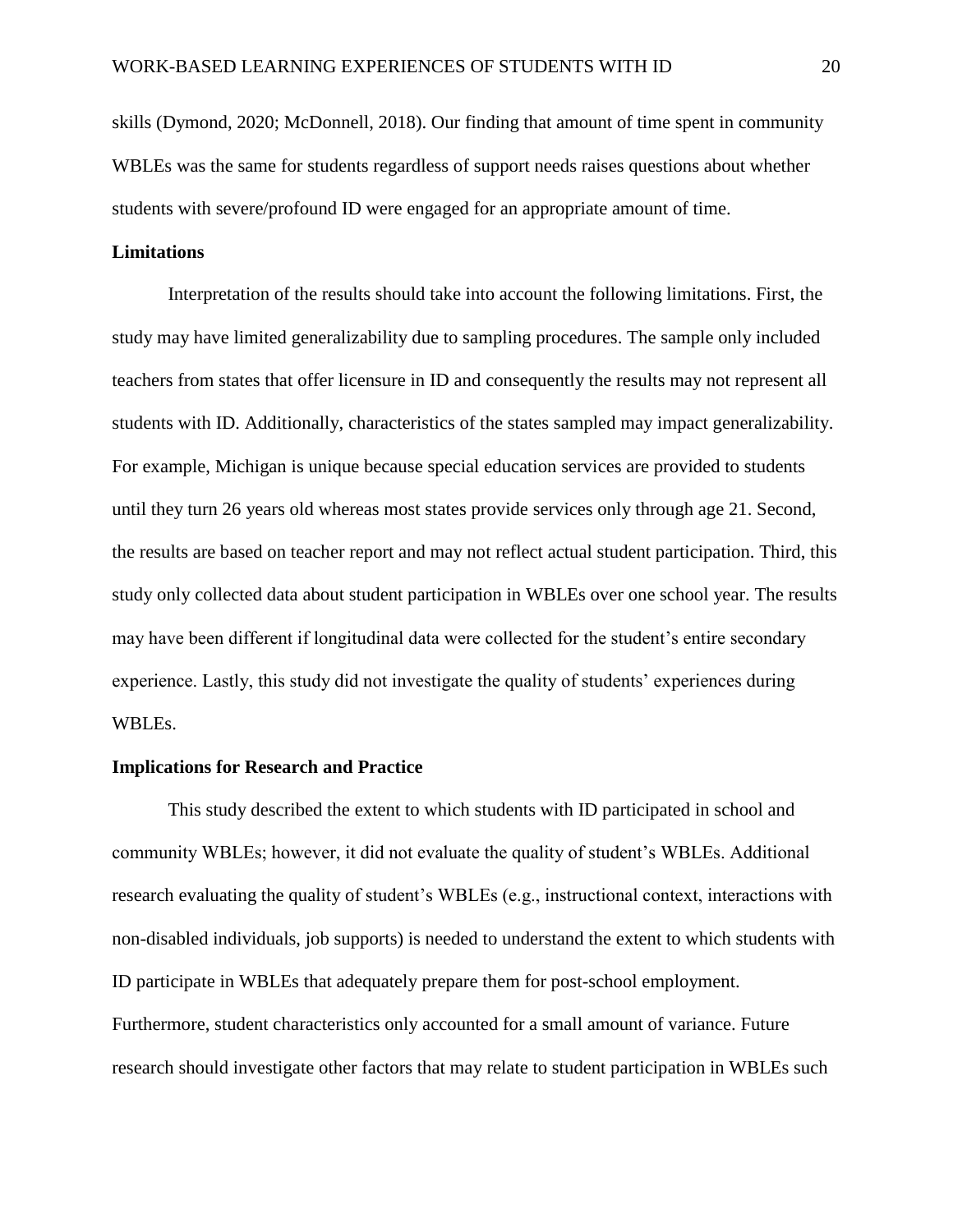as (a) barriers related to student participation, (b) teacher's prior training and perceived preparedness to provide WBLEs, (c) school and state demographics, and (d) level of collaboration between teachers and vocational rehabilitation providers. A more in depth understanding of how these factors affect student participation may provide insight about why students participate in certain WBLEs and how to increase student participation in WBLEs.

Results from this study suggest that few students with ID participated in paid employment experiences, a predictor of post-school employment (Carter et al., 2012; Joshi et al., 2012). To improve the post-school employment outcomes of students with ID, teachers should consider developing more opportunities for students to participate in paid employment during high school. Furthermore, few students with ID participated in WBLEs focused on healthcare sciences, one of the fastest growing occupations according to the Bureau of Labor Statistics (2020). As teachers develop WBLEs, they should consider providing WBLEs that help students to explore and prepare for careers in healthcare. Lastly, students with severe/profound ID were significantly less likely to participate in community WBLEs than their peers with mild/moderate ID. Teachers should evaluate the extent to which students with severe/profound ID are included in WBLEs at their school and possible ways to increase the number of students with severe/profound ID who participate in WBLEs.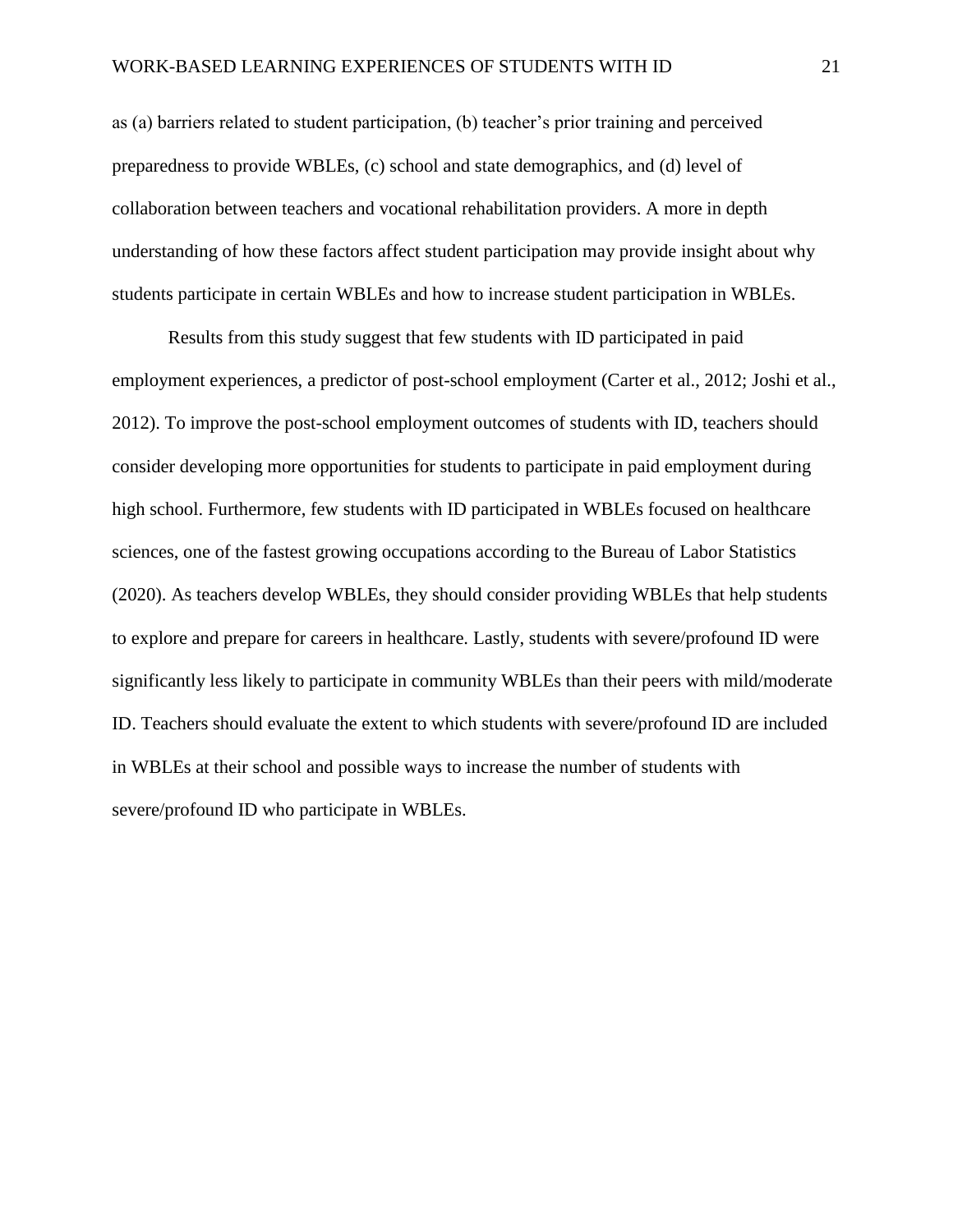#### **References**

- Avellone, L. E., & Taylor, J. (2017). Transitioning students with low-incidence disabilities to community living. In J. M. Kauffman, D. P. Hallahan, & P. C. Pullen (Eds.), *Handbook of special education* (pp. 758-770). Routledge.
- Baer, R. M., Daviso, A. W., III, Flexer, R. W., Queen, R. M., & Meindl, R. S. (2011). Students with intellectual disabilities: Predictors of transition outcomes. *Career Development for Exceptional Individuals, 34*(3)*,* 132–141. https://doi.org/10.1177/0885728811399090
- Benz, M. R., Lindstrom, L., & Yovanoff, P. (2000). Improving graduation and employment outcomes of students with disabilities: Predictive factors and student perspectives. *Exceptional Children, 66*(4), 509-529. https://doi.org/10.1177/001440290006600405
- Bouck, E. C. (2012). Secondary students with moderate/severe intellectual disability: Considerations for curriculum and post-school outcomes from the National Longitudinal Transition Study-2. *Journal of Intellectual Disability Research, 56(12),* 1185-1186. https://doi.org/10.1111/j.1365-2788.2011.01517.x
- Bouck, E. C., & Joshi, G. S. (2016). Transition and students with mild intellectual disability: Findings from the National Longitudinal Transition Study-2. *Career Development for Exceptional Individuals, 39*(3), 154-163. https://doi.org/10.1177/2165143414551408
- Bureau of Labor Statistics (2020). *Employment projections 2019-2029* (DHHD Publication No. USDL-20-1646). U.S. Government Printing Office.
- Carter, E. W., Austin, D., & Trainor, A. A. (2011). Factors associated with the early work experiences of adolescents with severe disabilities. *Intellectual and Developmental Disabilities, 49*(4), 233-247. https://doi.org/10.1352/1934-9556-49.4.233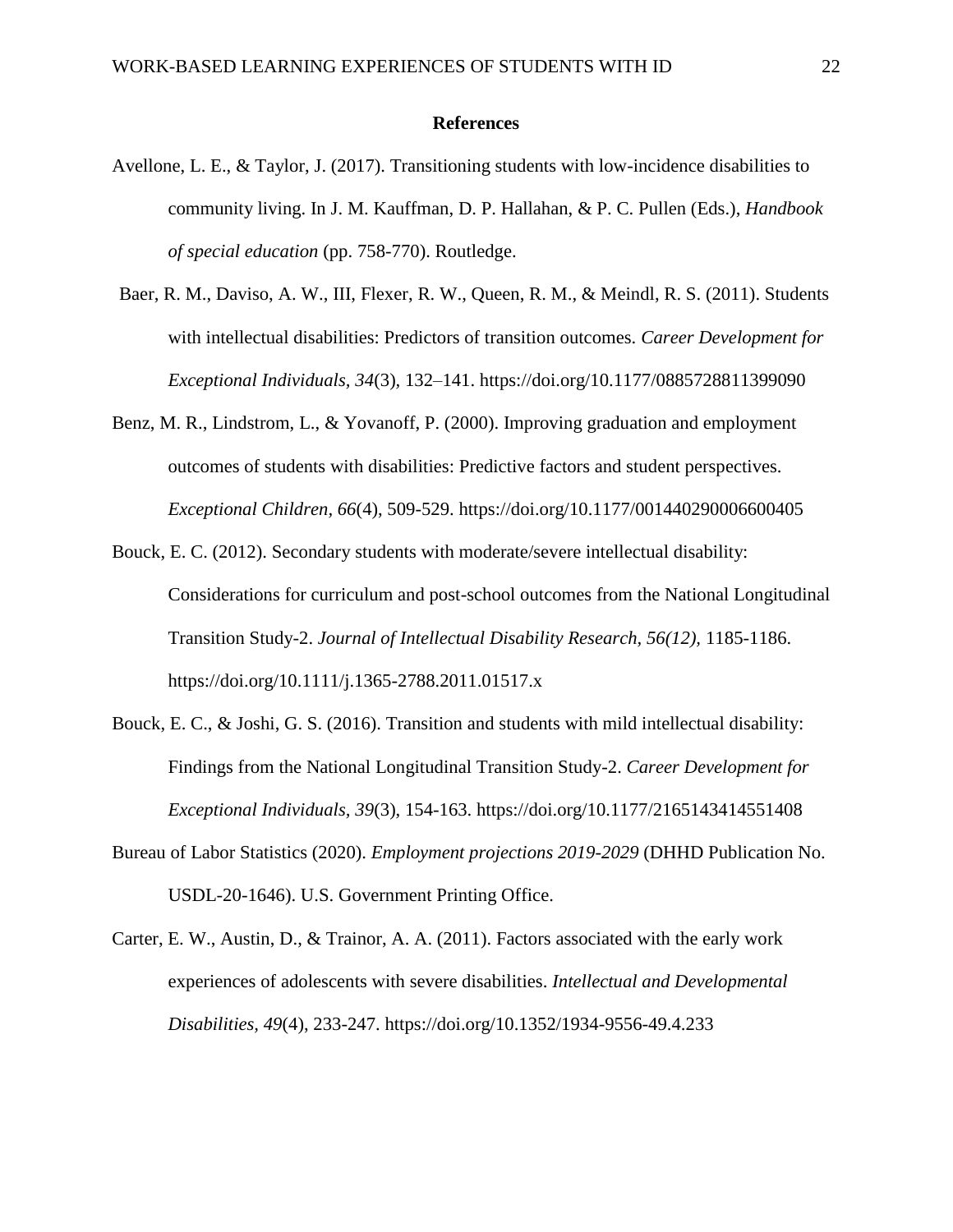- Carter, E. W., Austin, D., & Trainor, A. A. (2012). Predictors of postschool employment outcomes of young adults with severe disabilities. *Journal of Disability Policy Studies, 23*(1), 50-63. https://doi.org/10.1177/1044207311414680
- Carter, E. W., Trainor, A. A., Cakiroglu, O., Swedeen, B., & Owens, L. A. (2010). Availability of and access to career development activities for transition-age youth with disabilities. *Career Development for Exceptional Individuals, 33*(1), 13–24. https://doi.org/10.1177/0885728809344332
- Dougherty, S. M., Grindal, T., & Heir, T. (2018). The impact of Career and Technical Education on students with disabilities. *Journal of Disability Policy Studies, 29*(2)*,* 108-118. https://doi.org/10.1177/1044207318771673
- Dymond, S. K. (2020). Community skills. In P. Wehman & J. Kregel (Eds.), *Functional curriculum for elementary and secondary students with special needs* (4th ed., pp. 165- 184). Pro-ed.
- Dymond, S. K., Renzaglia, A., & Hutchins, M. P. (2014). Career development: An experiential model for developing basic work skills and employment preferences. In K. Storey, & D. Hunter (Eds.), *The road ahead: Transition to adult life for persons with disabilities.* doi:10.3233/978-1-61499-313-1-107.
- Dymond, S. K., Rooney-Kron, M., Burke, M. M., & Agran, M. (2020). Characteristics of secondary age students with intellectual disability who participate in school-sponsored extracurricular activities. *The Journal of Special Education, 54*(1), 51-62. https://doi.org/10.1177/0022466919851194
- Giangreco, M. F., Shogren, K. A., & Dymond, S. K. (2020). Educating students with severe disabilities: Foundational concepts and practices. In J. McDonnell, F. Brown, & M. E.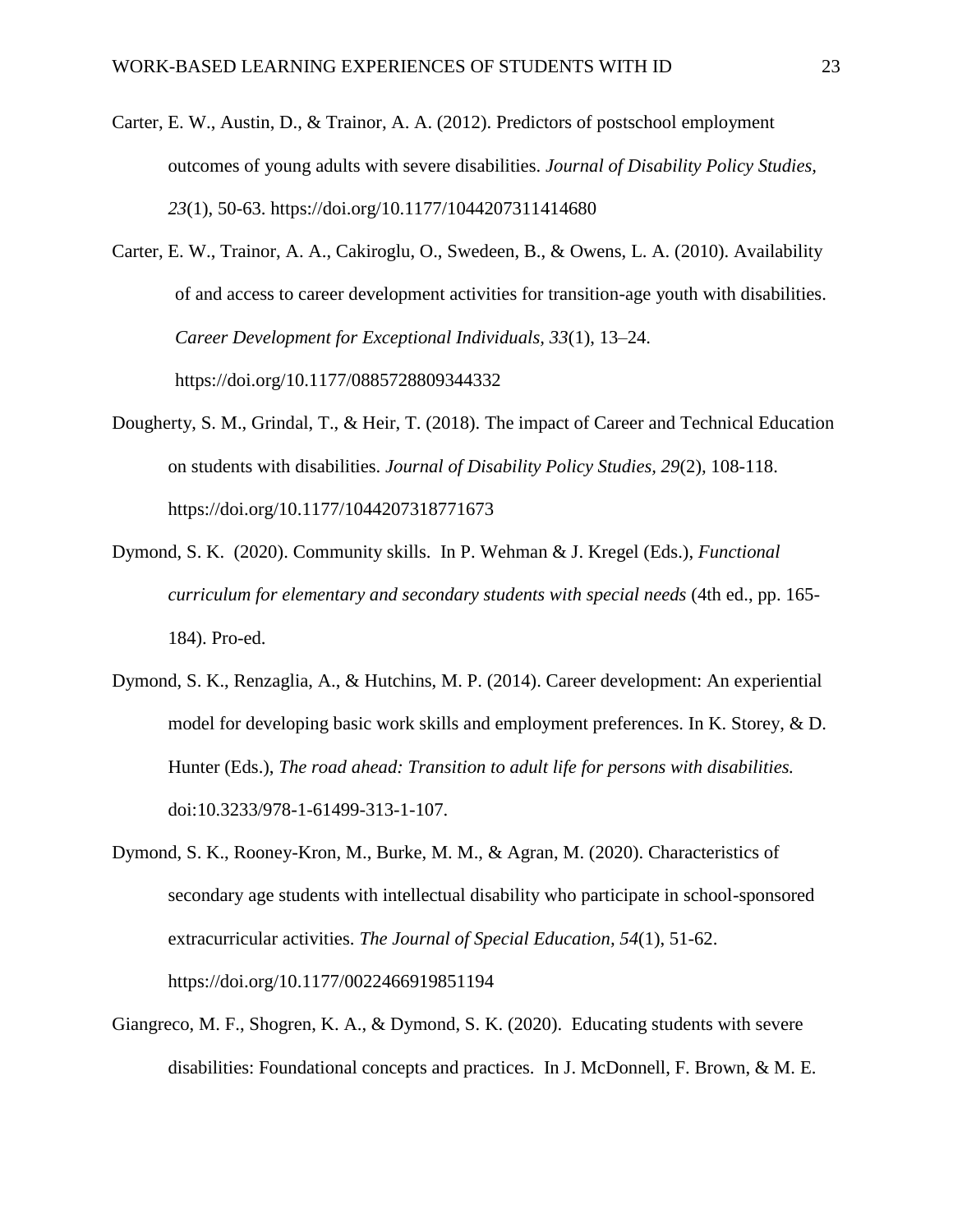Snell (Eds.), *Instruction of Students with Severe Disabilities* (9<sup>th</sup> ed., pp. 1-27). Pearson Education/ Prentice-Hall.

- Gold, P. B., Fabian, E. S., & Luecking, R. G. (2013). Job acquisition by urban youth with disabilities transitioning from school to work. *Rehabilitation Counseling Bulletin, 57*(1), 31-45. https://doi.org/10.1177/0034355213481248
- Hanley-Maxwell, C., & Izzo, M. V. (2012). Preparing students for the 21st century workforce. In M. L. Wehmeyer & K. W. Webb (Eds.), *Handbook of transition for youth with disabilities* (pp. 139-155)*.* Routledge.
- Hasazi, S. B., Gordon, L. R., Roe, C. A., Hull, M., Finck, K., & Salembier, G. (1985). A statewide follow up on post high school employment and residential status of students labeled "mentally retarded". *Education and Training of the Mentally Retarded, 20*(4), 222-234.
- Inge, K. I., Wehman, P., & Seward, H. (2017). Preparing students with low-incidence disabilities to work in the community. In J. M. Kauffman, D. P. Hallahan, & P. C. Pullen (Eds.), *Handbook of special education* (pp. 741-757). Routledge.
- Individuals with Disabilities Education Improvement Act, Pub. L. No. 106-446, 118 Stat. 2647. (2004)
- Joshi, G. S., Bouck, E. C., & Maeda, Y. (2012). Exploring employment preparation and postschool outcomes for students with mild intellectual disabilities*. Career Development for Exceptional Individuals, 35*(2)*,* 97–107. https://doi.org/10.1177/0885728811433822
- Kim, R., & Dymond, S. K. (2010). Special education teachers' perceptions of benefits, barriers, and components of community-based vocational instruction. *Intellectual and Developmental Disabilities, 48*(5)*,* 313-329. https://doi.org/10.1352/1934-9556-48.5.313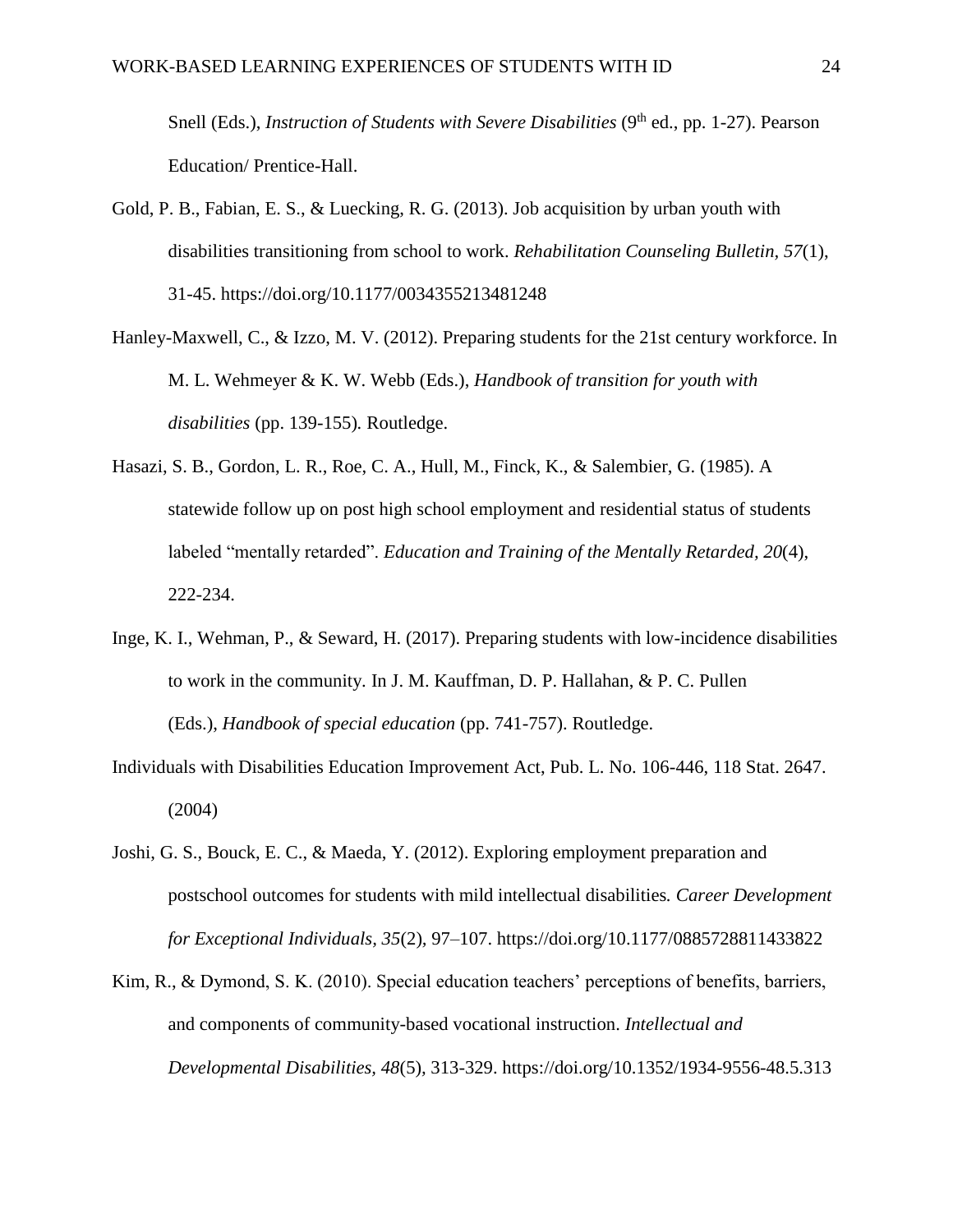Kraemer, B. R., & Blacher, J. (2001). Transition for young adults with severe mental retardation: School preparation, parent expectations, and family involvement. *Mental Retardation, 39*(6), 423–435.

https://doi.org/10.1352/00476765(2001)039<0423:TFYAWS>2.0.CO;2.

- Lindstrom, L., Doren, B., Flannery, K. B., & Benz, M. R. (2012). Structured work experiences. In M. L. Wehmeyer & K. W. Webb (Eds.), *Handbook of transition for youth with disabilities* (pp. 191-207)*.* Routledge.
- Luecking, R. G. (2020). *The way to work: How to facilitate work experiences for youth in transition* (2nd ed.). Paul H. Brookes.
- Mazzotti, V. L., Rowe, D. A., Sinclair, J., Poppen, M., Woods, W. E., & Shearer, M. L. (2016). Predictors of post-school success: A systematic review of NLTS2 secondary data analyses. *Career Development for Exceptional Individuals, 39*(4)*,* 196-215. https://doi.org/10.1177/2165143415588047
- Mazzotti, V. L., Rowe, D. A., Kwiatek, S., Voggt, A., Chang, W., Fowler, C. H., Poppen, M., Sinclair, J., & Test, D. W. (2021). Secondary transition predictors of postschool success: An update of the research base. *Career Development for Exceptional Individuals. 44*(1), 47-64. https://doi.org/10.1177/2165143420959793
- Mazzotti, V. L., & Test, D. W. (2015). Transitioning from school to employment. In F. Brown, J. McDonnell, & M. E. Snell (Eds.). *Instruction of students with severe disabilities* (8th ed.) (pp. 508-553). Pearson.
- McDonnell, J. (2017). Instructional contexts. In J. M. Kauffman, D. P. Hallahan, & P. C. Pullen (Eds.), *Handbook of special education* (pp. 649-661). Routledge.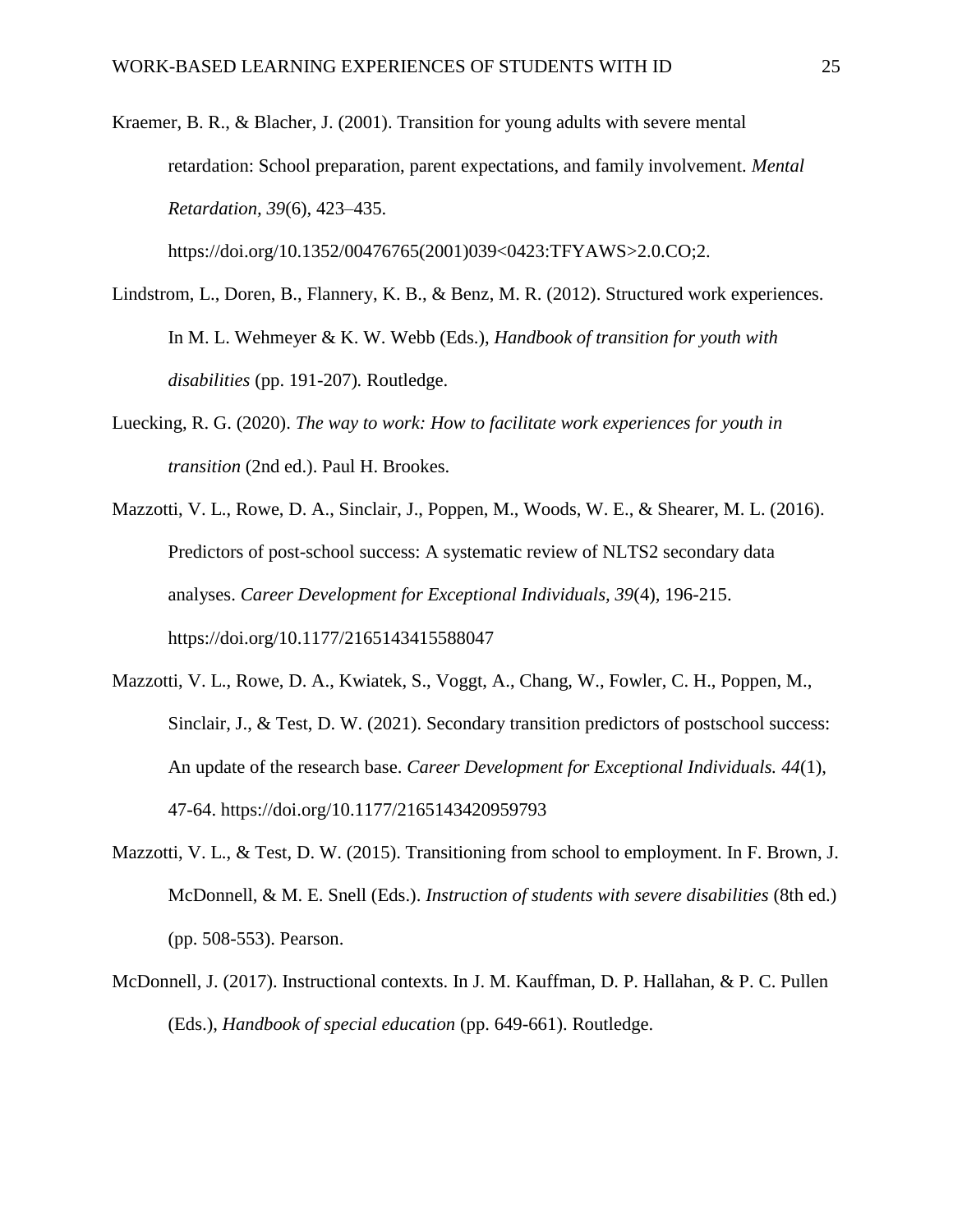National Association of State Directors of Career Technical Education Consortium. (2021, June 24). *Career Clusters.* Advance CTE.

https://cte.careertech.org/sites/default/files/CareerClustersPathways.pdf

- Newman, L., Wagner, M., Huang, T., Shaver, D., Knokey, A., Yu, J., Contreras, E., Ferguson, K., Greene, S., Nagle, K., & Cameto, R. (2011). *Secondary school programs and performance of students with disabilities. A special topic report of findings from the National Longitudinal Transition Study-2 (NLTS2*) (NCSER 2012-3000). U.S. Department of Education. Washington, DC: National Center for Special Education Research.
- Repetto, J. B., McGorray, S. P., Wang, H., Podmostko, M., Andrews, W. D., Lubbers, J., & Gritz, S. (2011). The high school experience: What students with and without disabilities report as they leave school. *Career Development for Exceptional Individuals, 34*(3)*,* 142- 152. https://doi.org/10.1177/0885728811414699
- Shandra, C. L., & Hogan, D. P. (2008). School-to-work program participation and post-high school employment of young adults with disabilities. *Journal of Vocational Rehabilitation, 29*(2), 117-130.
- Simonsen, M. L., & Neubert, D. A. (2013). Transitioning youth with intellectual and other developmental disabilities: Predicting community employment outcomes. *Career Development and Transition for Exceptional Individuals, 36*(3), 188–198. https://doi.org/10.1177/2165143412469399
- Sindelar, P. T., Fisher, T. L., & Myers, J. A. (2018). The landscape of special education licensure 2016. *Teacher Education and Special Education, 42*(2)*,* 101-116. https://doi.org/10.1177/0888406418761533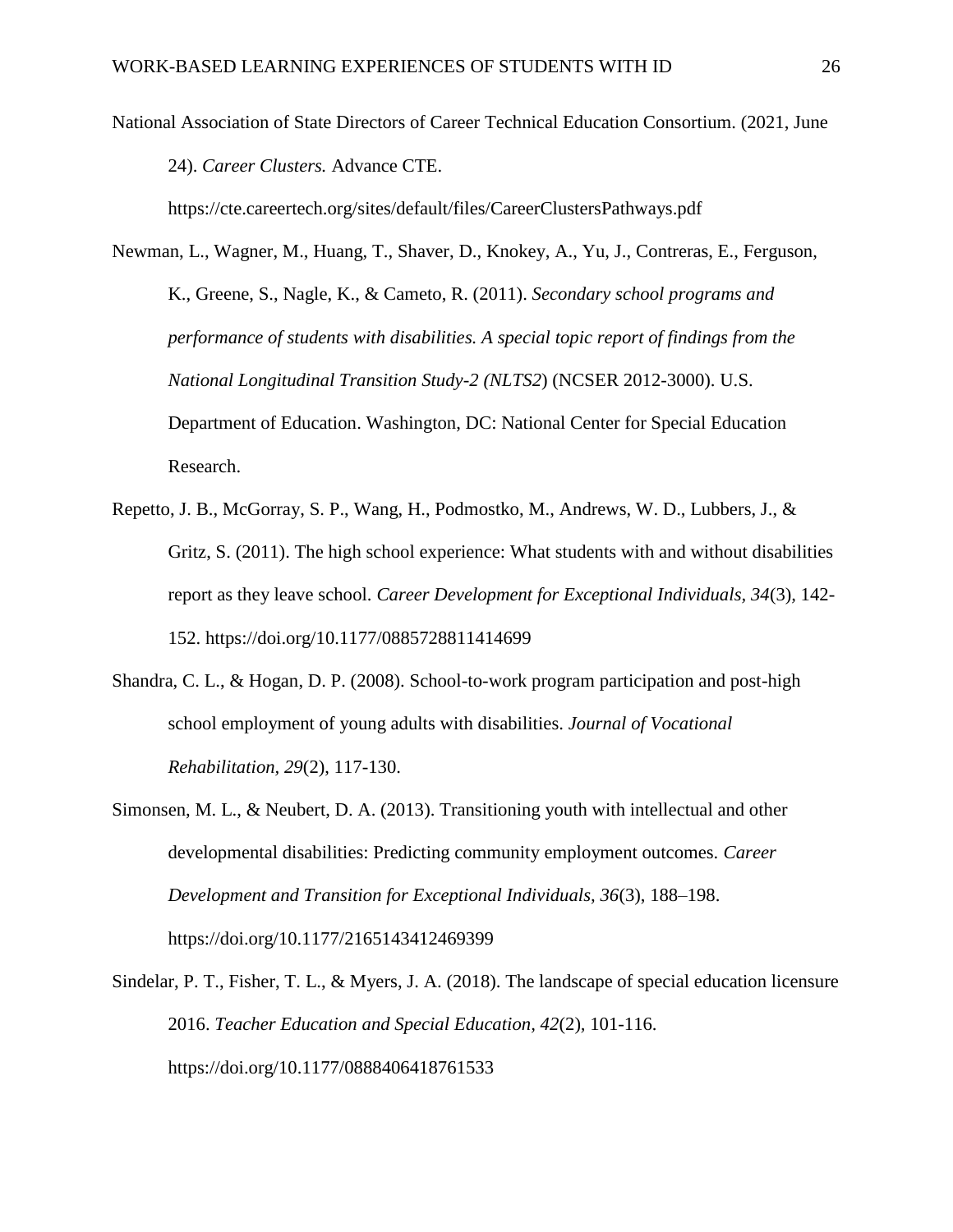Sitlington, P. L., Frank, A. R., & Carson, R. (1992). Adult adjustment among high school graduates with mild disabilities. *Exceptional Children, 59*(3), 221–233. https://doi.org/10.1177/001440299305900306

Test, D. W., Mazzotti, V. L., Mustian, A. L., Fowler, C. H., Kortering, L., & Kohler, P. (2009). Evidence-based secondary transition predictors for improving postschool outcomes for students with disabilities. *Career Development and Transition for Exceptional Individuals, 32*(3), 160-181. https://doi.org/10.1177/0885728809346960

Workforce Innovation and Opportunity Act of 2014, Pub. L. 113-128, STAT, 1634.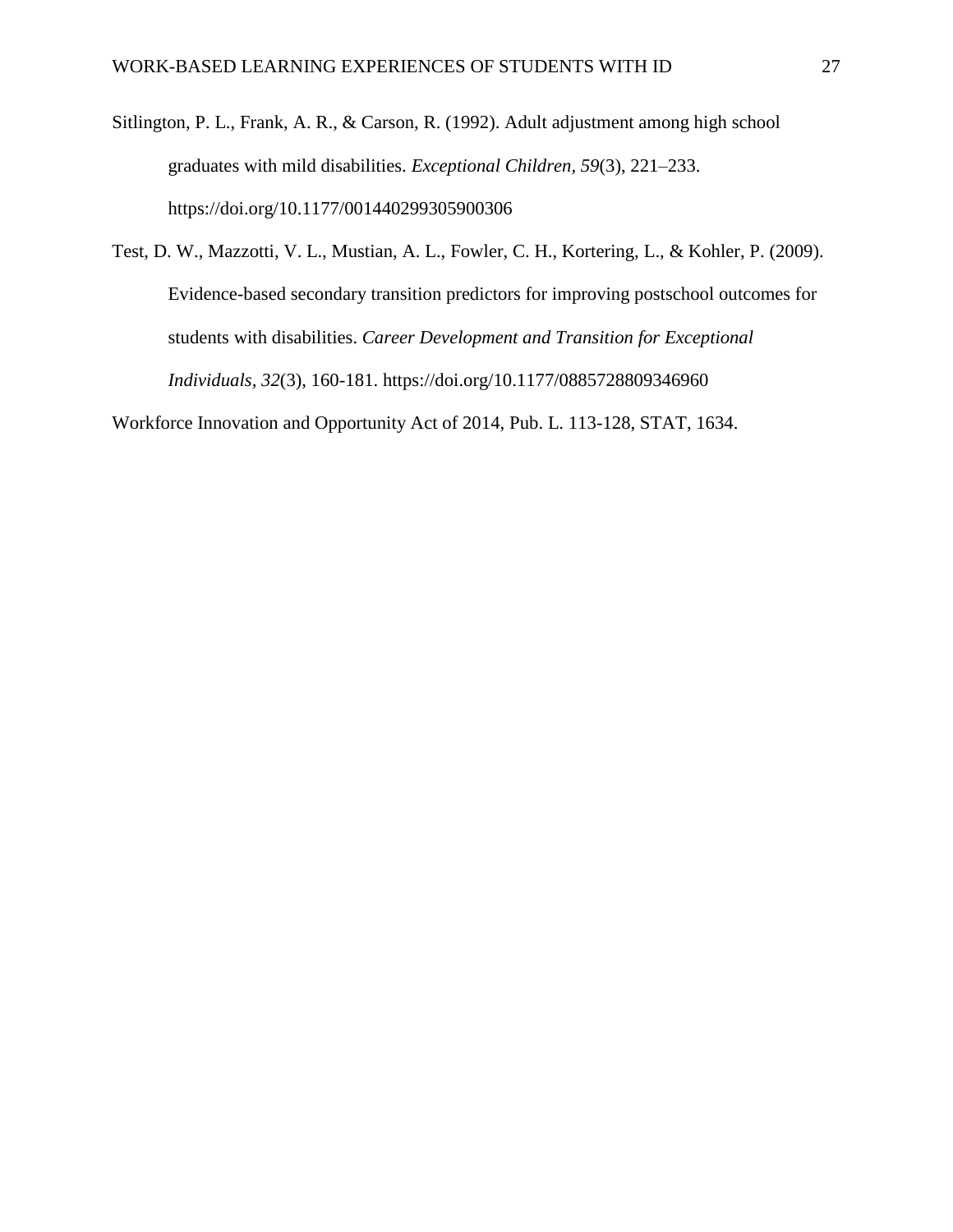# *Descriptions of Work Based Learning Experiences (WBLEs)*

| Type of WBLE                                                          | Description                                                                                                                                                                                                                                                                                                                                                                            |
|-----------------------------------------------------------------------|----------------------------------------------------------------------------------------------------------------------------------------------------------------------------------------------------------------------------------------------------------------------------------------------------------------------------------------------------------------------------------------|
| School                                                                |                                                                                                                                                                                                                                                                                                                                                                                        |
| Special education<br>classroom vocational<br>activities               | Students participate in activities (e.g., lectures, simulated work tasks, computer<br>assisted activities, classroom jobs) within the special education classroom to<br>increase their career awareness and develop general work skills. For example,<br>students may work on developing folding, sorting, and filing skills.                                                          |
| Vocational/career and<br>technical education                          | Students participate in a sequence of courses taught by CTE certified staff to learn<br>work skills for a specific occupation. For example, students may take a course<br>sequence in agriculture.                                                                                                                                                                                     |
| School-based<br>enterprises                                           | Students participate in a simulated work environment outside of the classroom to<br>learn business skills (e.g., manufacturing, accounting, budgeting, marketing,<br>inventory, and other business-related skills). Students provide goods or services to<br>the school or community. For example, students may take inventory of the<br>materials used to operate a student run café. |
| On-campus jobs                                                        | School employees supervise students as they complete tasks that support the<br>school's day-to-day operations. For example, students may deliver mail to<br>teachers' mailboxes.                                                                                                                                                                                                       |
| School-based job clubs<br>or vocational<br>organizations<br>Community | Students participate in school-based job clubs or vocational organizations during or<br>after school. These experiences are considered extracurricular activities and are<br>generally not taken for academic credit.                                                                                                                                                                  |
| Career exploration                                                    | Students take tours of worksites or interview employees in order to learn about<br>available jobs in their community. For example, students may tour an office<br>building to learn about the different jobs in an office.                                                                                                                                                             |
| Job shadowing                                                         | Students observe one employee while they complete their daily tasks. Students ask<br>them about the different components and demands of their job. For example,<br>students may spend a day with a receptionist to learn about their specific job<br>responsibilities.                                                                                                                 |
| Work sampling                                                         | Students receive instruction from a teacher on how to complete various work tasks,<br>social skills, and soft skills (e.g., time management, following directions,<br>patience). For example, students may learn to file documents in alphabetical order.                                                                                                                              |
| Service learning                                                      | Students receive instruction on work related skills while also contributing to their<br>community. For example, students may learn to greet customers while serving<br>food at a local food pantry.                                                                                                                                                                                    |
| Internship                                                            | Students have an agreement with a business to be a paid or unpaid intern for a<br>specified duration of time. Students learn specific skills and knowledge for a<br>particular job. For example, students may work as a receptionist for one semester.                                                                                                                                 |
| Apprenticeship                                                        | Students receive on-the-job training from an experienced trade professional.<br>Students learn specific trade related skills and knowledge and receive a certificate<br>or license within a specific occupation. For example, students may train to be a<br>carpenter, electrical contractor, or plumber.                                                                              |
| Paid employment                                                       | Students work (part/full time) at a typical or customized position within a sheltered<br>workshop or integrated employment. Students receive on-going support from the<br>school. For example, students may work in the mailroom of an office and receive<br>support from their teacher.                                                                                               |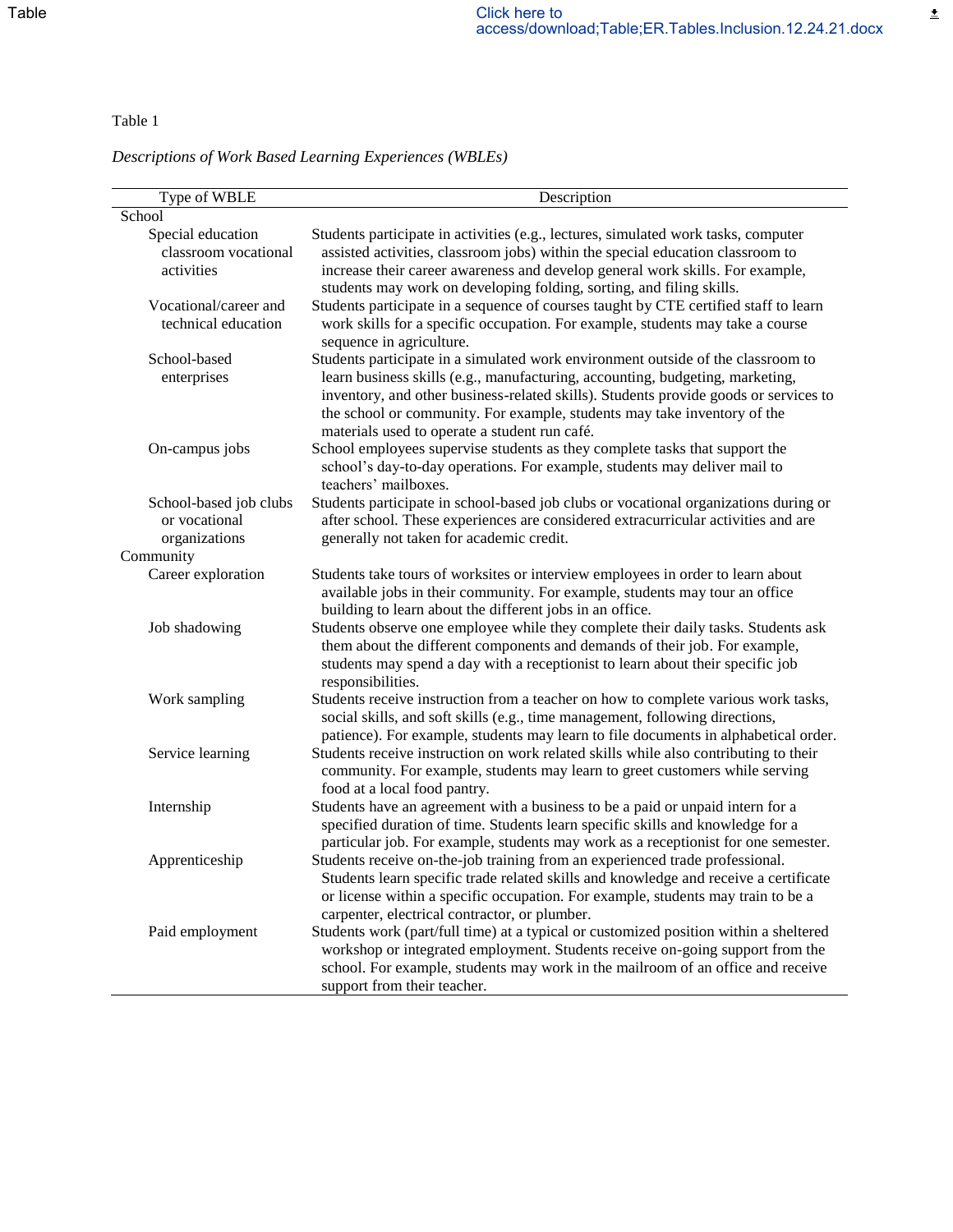*Student Characteristics, Educational Context, and Teacher Beliefs (N = 266)* 

| Characteristics, context, and beliefs                                     | n   | $\%$        |
|---------------------------------------------------------------------------|-----|-------------|
| Student characteristics                                                   |     |             |
| Gender                                                                    |     |             |
| Male                                                                      | 177 | 66.5        |
| Female                                                                    | 89  | 33.5        |
| Race <sup>a</sup>                                                         |     |             |
| American Indian or Alaska Native                                          | 4   | 1.5         |
| Asian                                                                     | 6   | 2.3         |
| Bi-racial                                                                 | 10  | 3.7         |
| <b>Black</b>                                                              | 38  | 14.3        |
| Hispanic                                                                  | 13  | 4.9         |
| White                                                                     | 195 | 73.3        |
| Grade Level                                                               |     |             |
| <b>Qth</b>                                                                | 38  | 14.3        |
| 10 <sup>th</sup>                                                          | 43  | 16.2        |
| 11 <sup>th</sup>                                                          | 58  | 21.8        |
| 12 <sup>th</sup>                                                          | 46  | 17.3        |
| Post-Secondary (19 years old through school exit)                         | 81  | 30.4        |
| Disability (i.e. support needs)                                           |     |             |
| Mild (intermittent supports)                                              | 29  | 10.9        |
| Moderate (limited supports)                                               | 106 | 39.8        |
| Severe (extensive supports)                                               | 106 | 39.8        |
| Profound (pervasive supports)                                             | 25  | 9.4         |
| <b>Educational context</b>                                                |     |             |
| Time in general education                                                 |     |             |
| Does not spend any time in the general education classroom                | 90  | 33.8        |
| Less than 40% of the day                                                  | 87  | 32.7        |
| 80% or more of the day                                                    | 45  | 16.9        |
| 40-79% of the day                                                         | 44  | 16.5        |
| Primary person responsible for planning/organizing vocational experiences |     |             |
| Special education teacher                                                 | 210 | 78.9        |
| School vocational/transition coordinator                                  | 40  | 15.0        |
| Vocational rehabilitation specialist                                      | 10  | 3.8         |
| Other                                                                     | 6   | 2.2         |
| Teacher beliefs                                                           |     |             |
| Importance of vocational experiences for student with most significant ID |     |             |
| Not at all important                                                      | 6   | 2.3         |
| Slightly important                                                        | 17  | 3.4         |
| Moderately important                                                      | 28  | $10.5\,$    |
| Very important                                                            | 72  | 27.1        |
| Extremely important                                                       | 143 | 53.8        |
| Expected post-school employment outcome $(n = 259)$                       |     |             |
| Work part time in community                                               | 91  | 35.1        |
| I do not expect this student to work after they exit high school          | 54  | 20.8        |
| Work part time in a sheltered workshop                                    | 46  | 17.8        |
|                                                                           |     |             |
| Work full time in community<br>Volunteer work                             | 44  | 17.0<br>3.5 |
|                                                                           | 9   |             |
| Work full time in a sheltered workshop                                    | 8   | 3.1<br>2.3  |
| Not sure                                                                  | 6   |             |
| Other                                                                     | 1   | 0.4         |

Note.  $ID = Intellectual disability$ 

aTeacher could report more than one response option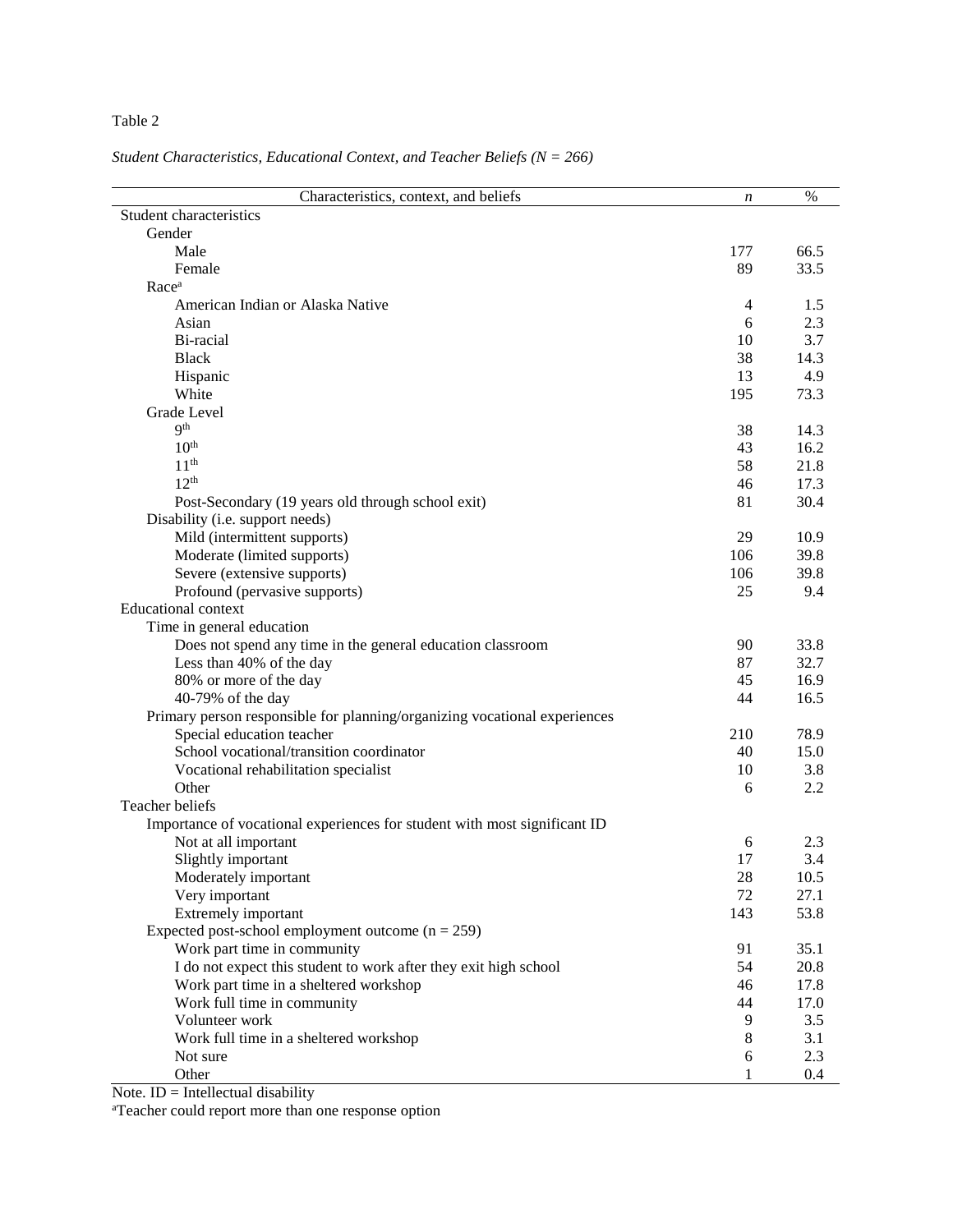# *Number of Experiences Students Had Within Each Type of WBLE (N = 266)*

|                                                  | Students with 1          |       | Students with 2  |      | Students with 3          |                          |                       |      |
|--------------------------------------------------|--------------------------|-------|------------------|------|--------------------------|--------------------------|-----------------------|------|
|                                                  | Experience               |       | Experiences      |      | Experiences              |                          | <b>Total Students</b> |      |
| Type of WBLE                                     | n                        | %     | $\boldsymbol{n}$ | $\%$ | $\boldsymbol{n}$         | $\%$                     | $\boldsymbol{n}$      | %    |
| School                                           |                          |       |                  |      |                          |                          |                       |      |
| Special education classroom activities           | $\overline{\phantom{a}}$ |       |                  |      | $\overline{\phantom{a}}$ | $\overline{\phantom{a}}$ | 207                   | 77.8 |
| On-campus job                                    | 74                       | 71.8  | 20               | 19.4 | 9                        | 8.7                      | 103                   | 38.7 |
| Vocational/career and technical education course | 66                       | 72.5  | 16               | 17.6 | 9                        | 9.9                      | 91                    | 34.2 |
| School-based enterprise                          | 56                       | 80.0  | 10               | 14.3 | $\overline{4}$           | 5.7                      | 70                    | 26.3 |
| School-based job club/vocational organization    | 25                       | 86.2  | $\overline{2}$   | 6.9  | $\overline{2}$           | 6.9                      | 29                    | 10.9 |
| Community                                        |                          |       |                  |      |                          |                          |                       |      |
| Career exploration                               | 96                       | 79.3  | 15               | 12.4 | 10                       | 8.3                      | 121                   | 45.5 |
| Service learning                                 | 49                       | 84.5  | 6                | 10.3 | 3                        | 5.2                      | 58                    | 21.8 |
| Work sampling                                    | 39                       | 75.0  | 8                | 15.4 | 5                        | 9.6                      | 52                    | 19.5 |
| Job shadowing                                    | 17                       | 63.0  | 6                | 22.2 | $\overline{4}$           | 14.8                     | 27                    | 10.1 |
| Paid employment                                  | 18                       | 85.7  | $\overline{2}$   | 9.5  |                          | 4.8                      | 21                    | 7.9  |
| Internship                                       |                          | 100.0 | $\overline{0}$   | 0.0  | $\overline{0}$           | 0.0                      | 11                    | 4.1  |

*Note.* Teachers could describe up to three different experiences for each type of WBLE in which their student participated during the 2017-2018 school year. Number of special education classroom activity experiences was not measured because these activities typically do not have a clear start and end date. No students with ID participated in apprenticeships. WBLE = work-based learning experience.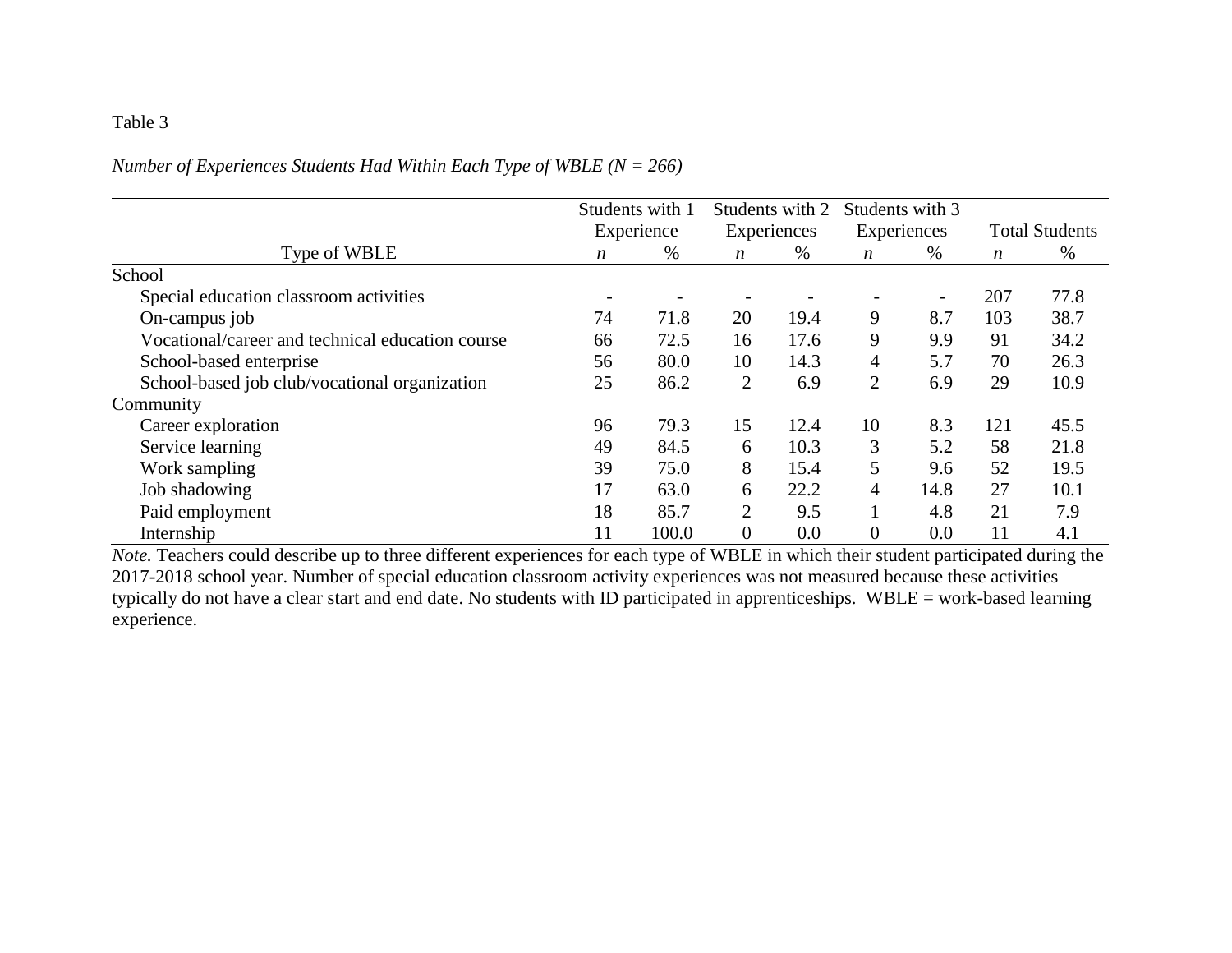| <b>Career Cluster</b>                            | Number of WBLEs | $\%$ |
|--------------------------------------------------|-----------------|------|
| Hospitality and tourism                          | 296             | 33.3 |
| Business management and administration           | 172             | 19.3 |
| General work skills                              | 115             | 12.9 |
| Manufacturing                                    | 91              | 10.2 |
| Architecture and construction                    | 61              | 6.9  |
| Marketing/retail                                 | 42              | 4.7  |
| Human services                                   | 33              | 3.7  |
| Agriculture                                      | 26              | 2.9  |
| Finance                                          | 14              | 1.6  |
| Health sciences                                  | 9               | 1.0  |
| Information technology                           |                 | 0.8  |
| Transportation, distribution and logistics       | 3               | 0.3  |
| Arts, audio/video technology, and communications | 3               | 0.3  |
| Other                                            |                 | 1.9  |

*Number of WBLEs Students had Within Each Career Cluster (N = 889)*

*Note.* Teachers could describe up to three different experiences for each type of WBLE (e.g., career exploration) in which their student participated during the 2017-2018 school year. Across all teachers, a total of 889 different WBLE experiences were described.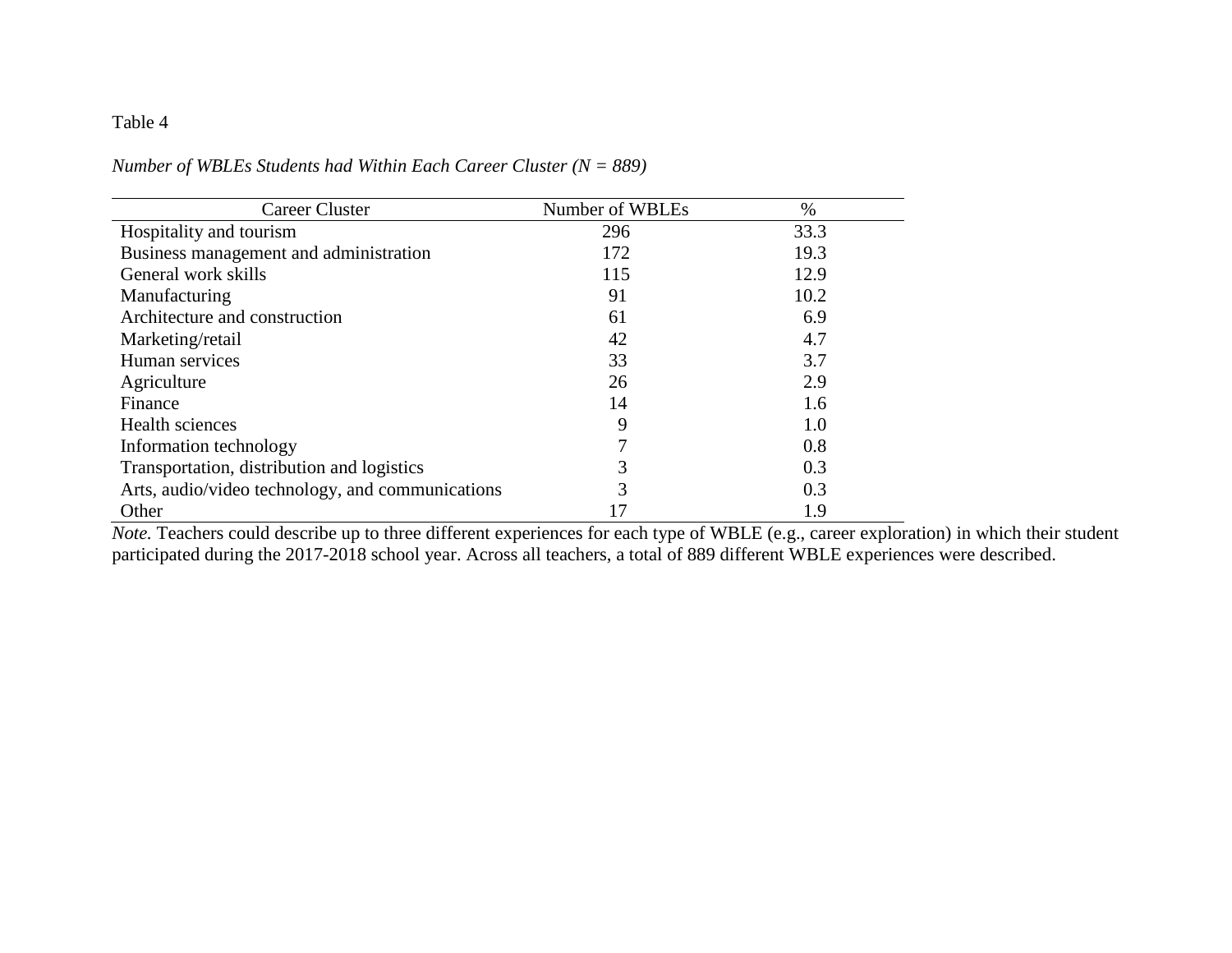# *Average Time Students Spent at WBLEs (N = 266)*

|                                                                 | Hours/Week |           |          | Weeks            |           |          |
|-----------------------------------------------------------------|------------|-----------|----------|------------------|-----------|----------|
| <b>WBLE</b>                                                     | M          | <b>SD</b> | Range    | $\boldsymbol{M}$ | <b>SD</b> | Range    |
| School                                                          |            |           |          |                  |           |          |
| Special education classroom activities ( $n = 207$ )            | 10.2       | 7.7       | $0 - 38$ | 30.9             | 9.4       | $0 - 40$ |
| Vocational/career and technical education course ( $n =$<br>91) | 8.2        | 6.5       | $1-40$   | 28.2             | 10.8      | $3-40$   |
| School-based enterprise $(n = 70)$                              | 5.3        | 5.4       | $0 - 30$ | 25.5             | 11.4      | $1-40$   |
| School-based job club/vocational organization $(n = 29)$        | 4.9        | 4.8       | $1-20$   | 19.4             | 12.3      | $2 - 39$ |
| On-campus job ( $n = 103$ )                                     | 4.1        | 3.4       | $0 - 20$ | 28.4             | 11.1      | $2 - 40$ |
| Community                                                       |            |           |          |                  |           |          |
| Internship $(n = 11)$                                           | 15.6       | 11.6      | $4 - 40$ | 21.5             | 11.4      | $6 - 36$ |
| Career exploration ( $n = 121$ )                                | 14.0       | 13.7      | $1-40$   |                  |           |          |
| Job shadowing $(n = 27)$                                        | 9.6        | 10.5      | $1-40$   |                  |           |          |
| Paid employment $(n = 21)$                                      | 7.8        | 4.6       | $1-20$   | 26.2             | 12.6      | $4 - 40$ |
| Work sampling $(n = 52)$                                        | 6.0        | 5.6       | $0 - 28$ | 24.1             | 12.4      | $2 - 40$ |
| Service learning $(n = 58)$                                     | 3.5        | 4.0       | $1 - 30$ | 11.8             | 13.5      | $0 - 40$ |

*Note.* WBLEs = work-based learning experiences. Means are calculated based on the number of students that participated in each experience.